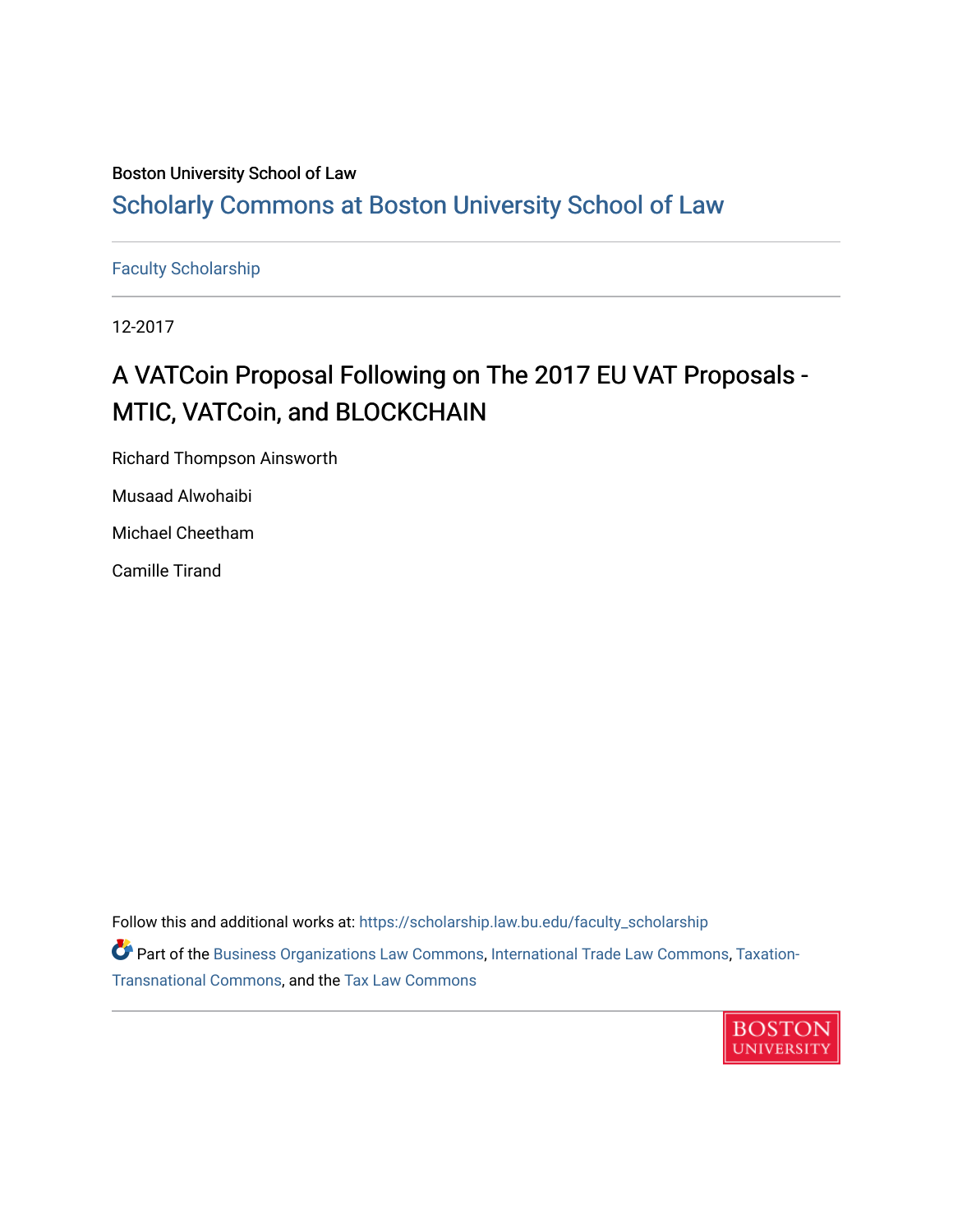

# **A VATCOIN PROPOSAL FOLLOWING ON THE 2017 EU VAT PROPOSALS – MTIC, VATCOIN, AND BLOCKCHAIN**

Boston University School of Law Law & Economics Series Paper No. 18-09

> Richard T. Ainsworth Boston University School of Law

Musaad Alwohaibi

Michael Cheetham

Camille V. Tirand

Electronic copy available at: https://ssrn.com/abstract=215146465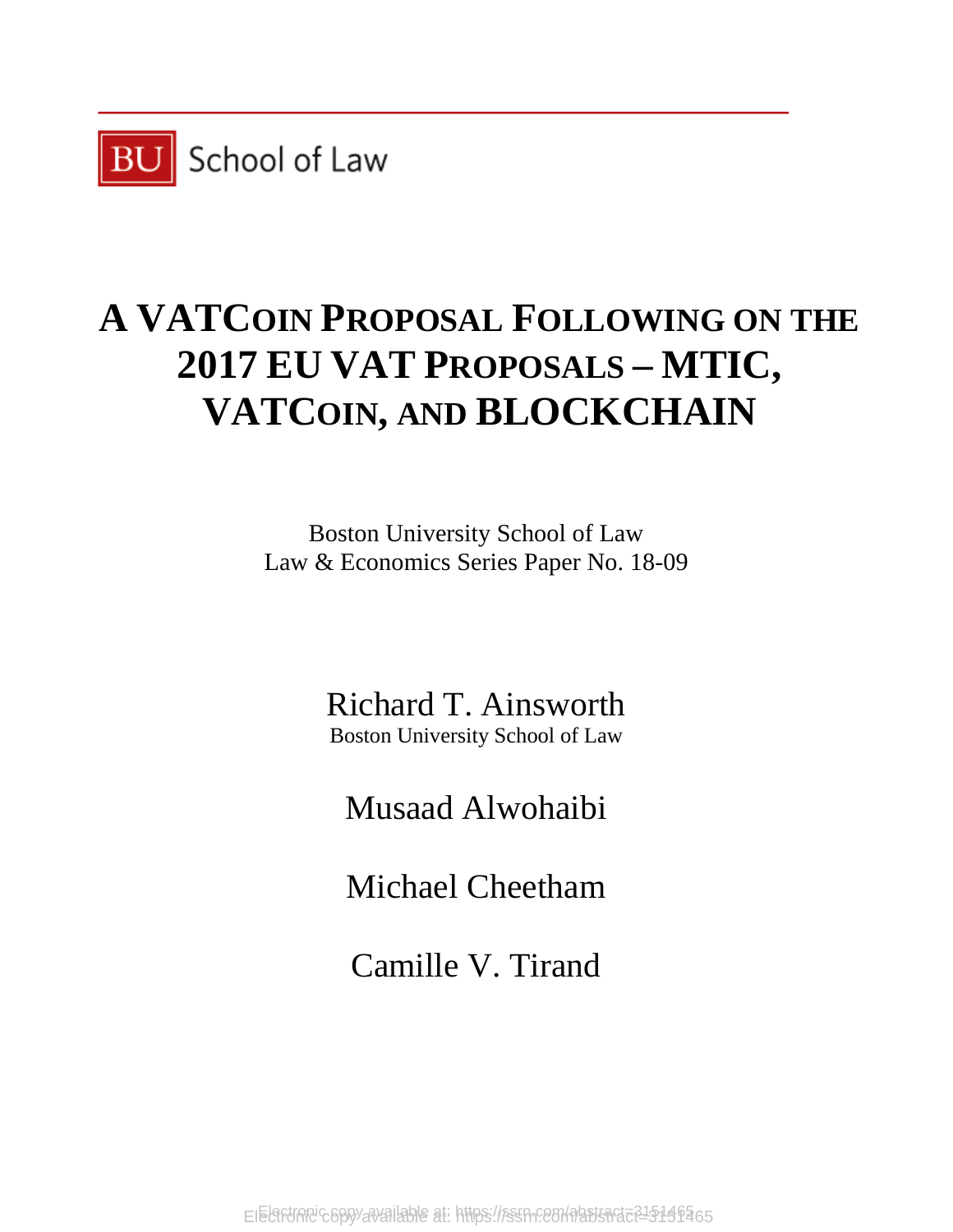## A VATCoin PROPOSAL FOLLOWING ON THE 2017 EU VAT PROPOSALS – MTIC, VATCoin, and BLOCKCHAIN<sup>1</sup>

<span id="page-2-0"></span>Richard T. Ainsworth Musaad Alwohaibi Michael Cheetham Camille V. Tirand

The following proposal for an EU VATCoin was presented at the Digital Tax Transformations Conference, December 18 & 19, 2017 in Vienna, Austria at WU Global Tax Policy Center (WU GTPC) at the Institute for Austrian and International Tax Law of Vienna University of Business and Economics.

On October 4, 2017, in an effort to recover *some* of the VAT lost annually, the European Commission proposed "far-reaching reforms." The immediate target is a  $\epsilon$ 50 billion slice of the estimated  $E$ 150 billion annual loss. In its proposal, the Commission is concerned only with Missing Trader Intra-Community (MTIC) fraud in goods.<sup>2</sup>

Goods (alone) are targeted for a number of reasons: (a) the MTIC-enabling transitional arrangements of January 1, 1993 were predominantly goods-based rules and they need immediate correction; (2) the "VAT package," adopted by the Council on February 12, 2008 addressed services issues with two draft Directives and a draft Regulation;<sup>3</sup> (3) intra-community goods transactions are particularly complicated and need the simplification that will come with this proposal; 4 (4) the Commission's preferred solution builds on the one-stop-shop mechanism (OSS), and by limiting the focus of this reform to goods the Commission will be able to further perfect this mechanism in a staged roll-out;<sup>5</sup> and (5) cross-border trade in goods dominate intracommunity trade, as services transactions are approximately one third the commercial volume of goods transactions. 6

<https://ec.europa.eu/transparency/regdoc/rep/10102/2017/EN/SWD-2017-325-F1-EN-MAIN-PART-1.PDF>

 $1$  This is an abbreviated version of a longer paper which is forthcoming in TAX NOTES INTERNATIONAL. This version was presented at the *Digital Tax Transformation* conference December 18-19, 2017 in Vienna, Austria at the Institute for Austrian and International Tax Law, WU Global Tax Policy Center by Camille V. Tirand.

<sup>2</sup> Press Release – *European Commission, European Commission proposes far-reaching reform of the EU VAT system* (October 4, 2017) IP/17/3443, *available at*: [http://europa.eu/rapid/press-release\\_IP-17-3443\\_en.htm](http://europa.eu/rapid/press-release_IP-17-3443_en.htm)

<sup>3</sup> COMMISSION STAFF WORKING DOCUMENT – IMPACT ASSESSMENT, *accompanying the document Proposal for a Council Directive amending Directive 2006/112/EC as regards harmonizing and simplifying certain rules in the value added tax system and introducing the definitive system for the taxation of trade between Member States*, SWD(2017) 325 final (October 4, 2017) at 11, *available at*:

<sup>4</sup> COMMISSION PRESS RELEASE, *VAT Package: Commission welcomes adoption by the ECOFIN Council of new rules on the place of supply of services and a new procedure for VAT refunds*, IP/08/208 available at: http://europa.eu/rapid/press-release IP-08-208 en.htm?locale=en

<sup>5</sup> *Supra*, note [3,](#page-2-0) IMPACT ASSESSMENT, SWD at 11.

<sup>6</sup> *Supra*, note [3,](#page-2-0) IMPACT ASSESSMENT, SWD at 12, further referencing *Eurostat*. Of the roughly €8 billion in crossborder trade in the EU single market in 2015, €6.062 billion (75%) is trade in goods, and €1.939 billion (25%) is trade in services.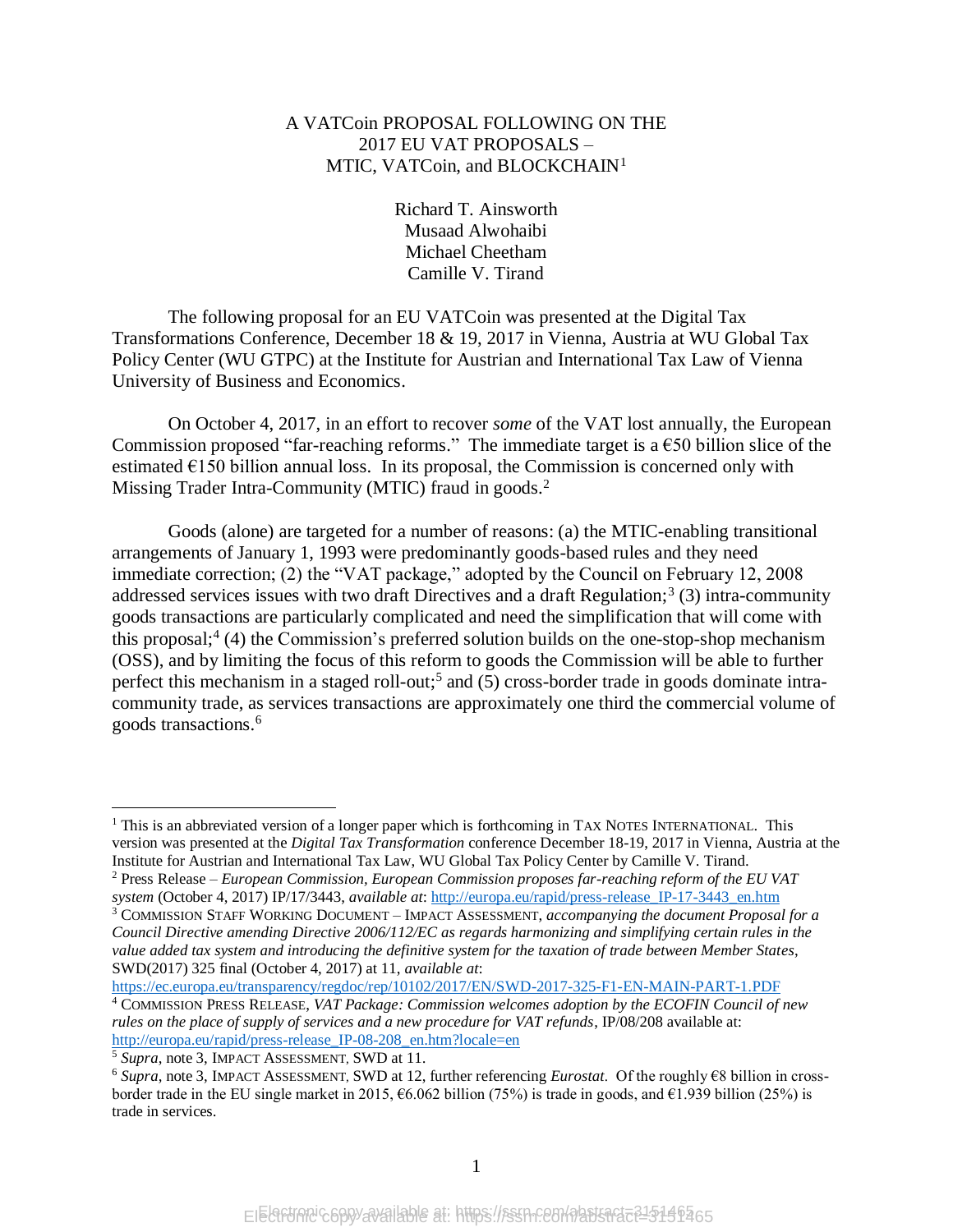The difficulty with the Commission's October 4 proposal and its impact analysis is that it ignores the fungibility of MTIC fraud. Stopping one MTIC manifestation, will not necessarily reduce the overall economic loss. MTIC is famous for mutating and migrating when it is pursued.

A system-wide fix is needed. We need a fix that can easily be extended to MTIC in tradeable services, and one which shuts down MTIC completely whenever, and wherever it is applied. The fix should not be one that simply reduces the amount of VAT open to theft in each transaction, as is the case with the Commission's proposal. The fix should be one that tightly closes off the fraud, and which can be rolled out through all goods and services transactions.

This paper concludes that if the Commission's current proposal placed cross-border transactional data on a blockchain, and if it utilized VATCoins instead of fiat currency for crossborder tax payments, then the Commission would resolve the problem of Member State *trust* in its solutions, and trust (or lack of it) is the factor that has doomed the Commission's efforts dating back to 1996. The solution proposed here can be rolled out over all cross-border trade (goods and services) at a later time. When this occurs, it should immunize the VAT from MTIC fraud.

#### *The "far-reaching reform"*

The Commission's 2017 proposal requires cross-border, business-to-business, sellers of goods to collect VAT at the *rate applicable in the buyer's jurisdiction*. In Figure A (below) the cross-border seller (the *Distributor*) collects 30 in VAT from the buyer (the *Wholesaler*). 30 is the product of the 20% rate, times the 150 price of the goods.

The seller will report this transaction and will remit the collected VAT on its *domestic* return. This will be a One-Stop-Shop (OSS) return indicating the buyer, the buyer's jurisdiction, and the amount of cross-border VAT collected. The domestic Treasury will transfer all foreign VAT collected in this manner to the appropriate foreign Treasury.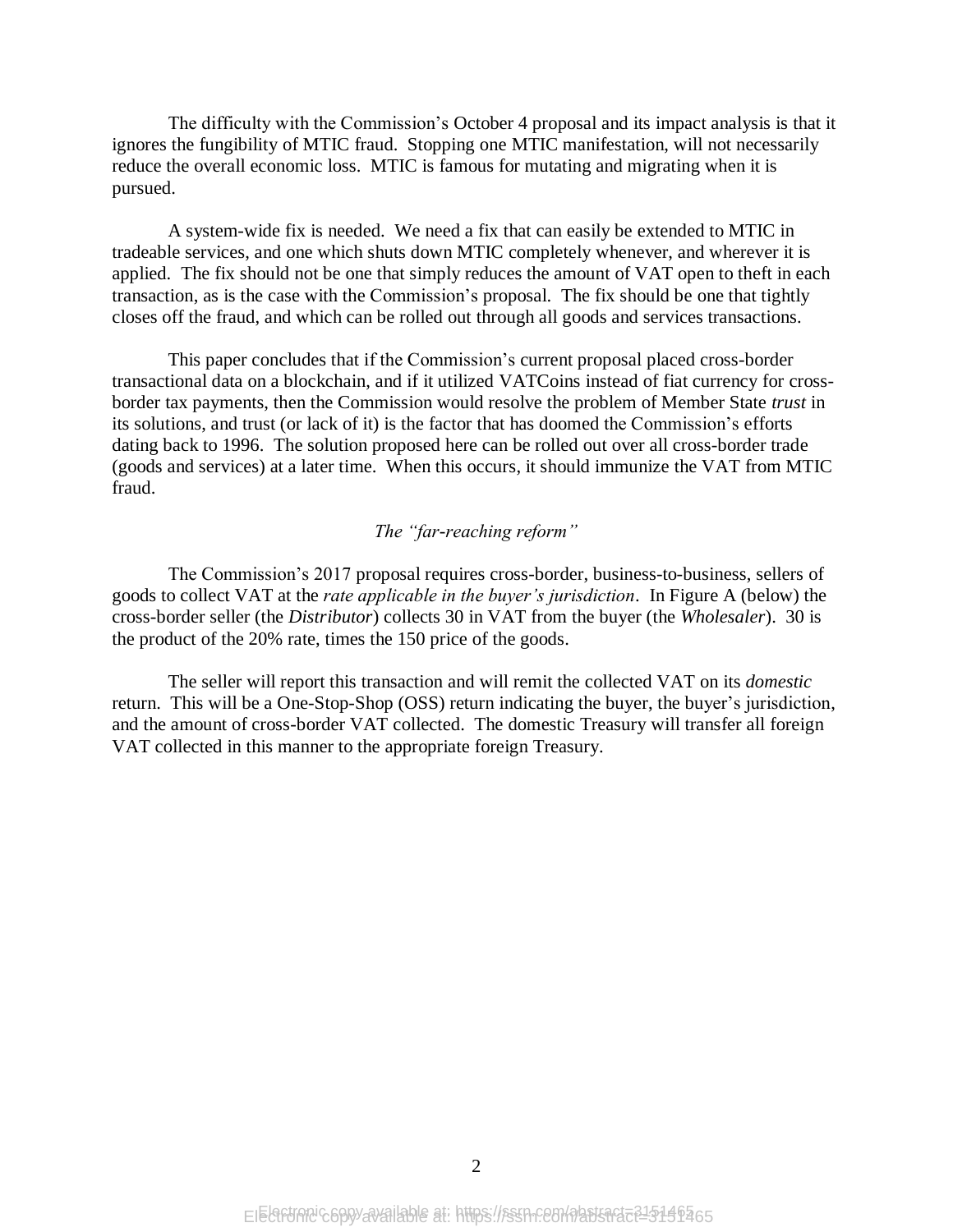# Figure A: October 4, 2017 Proposal One-Stop-Shop replaces Clearing House



The problem with the Commission's solution is that it does not eliminate MTIC fraud in general, nor does it eliminate MTIC fraud in the goods areas that it specifically targets (details and examples of this shortcoming are available in the longer version of this paper). The Commission does not dispute that these problems are real. It agrees:

[U]nder Option 2 [the preferred option] … there will still be an opportunity for MTIC fraud [in goods] to be perpetrated, it will be significantly reduced in scale. The magnitude of this reduction will be influenced by the level of the mark-up applied by businesses on their purchases.<sup>7</sup>

Although we can demonstrate (and the Commission agrees) that there will be lesser amounts stolen through MTIC *per fraudulent transaction* under the Commission's *far-reaching reform*, the fraud does not stop, and there is the distinct possibility that the *overall fraud* will accelerate. Not only are the audit/ enforcement incentives in the Commission's proposal misplaced, but the reform itself is likely to push the fraud into harder to detect areas – notably, tradeable services. 8

<sup>7</sup> *Supra* note [3,](#page-2-0) COMMISSION STAFF WORKING DOCUMENT – IMPACT ASSESSMENT, at 68. There are problems with this statement by the Commission that extend well beyond this paper, notably the phrase "significantly reduced." The type of MTIC targeted by this proposal is goods MTIC, and the services area remains wide open for MTIC fraudsters to migrate to. In addition, it is unclear what the term "significantly" is measuring, because we are not plugging holes in a dike, rather we are building half a dam in a river that still flows unimpeded around the far end of the barrier.

<sup>8</sup> Richard T. Ainsworth, *VAT Fraud: The Tradable Services Problem*, 61 TAX NOTES INTERNATIONAL 217 (January 17, 2011).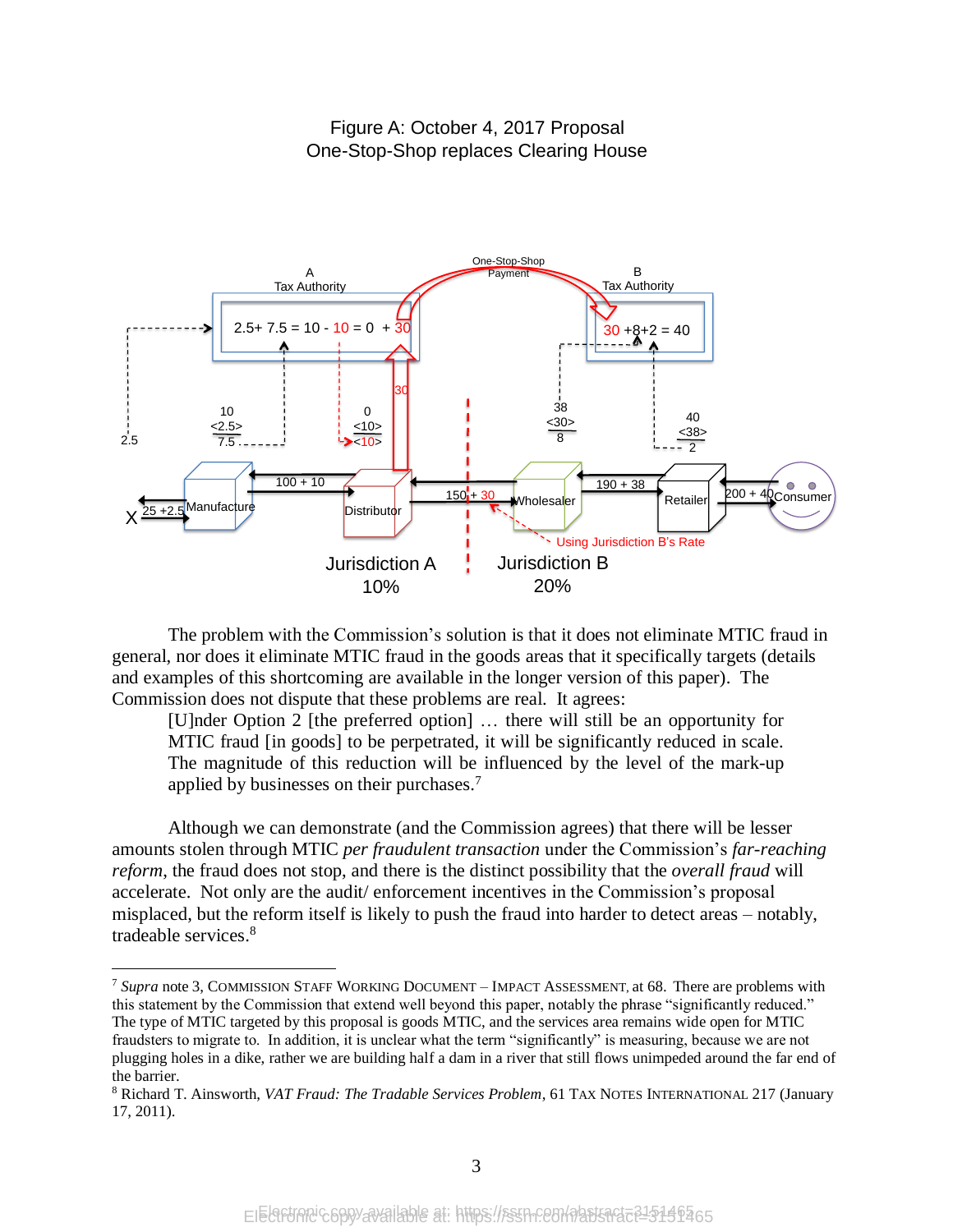There is a better way forward.

 $\overline{a}$ 

## IMPLEMENTING THE 2017 PROPOSAL WITH A VATCOIN BLOCKCHAIN

By the middle of 2016 it became apparent to us that the strength and virtues of blockchain have a natural "fit" with MTIC fraud prevention. After a particularly engaging VAT course at NYU in the Spring of 2016 we began publishing our observations, and by 2017 conferences working toward practical blockchain applications in VAT became commonplace.<sup>9</sup> It is not surprising to us that the EU Commission appears to be positioning itself to announce that the "definitive VAT system" will be brought in on the back of blockchain technology.<sup>10</sup> The time has come (in our opinion) for the Commission to make a formal blockchain announcement.

We have also pointed out that the new VATs of the Gulf Cooperation Council  $(GCC)^{11}$ are similarly poised to adopt blockchain technology. The GCC announced in their Framework Agreement<sup>12</sup> the digital structure needed to bring blockchain compliance to the GCC VATs.<sup>13</sup> We expect to see a GCC blockchain application in the very near future.

<span id="page-5-0"></span>Blockchain technology creates a robust, secure, transparent *distributive* ledger.<sup>14</sup> The technique is revolutionary. Blockchain is a software protocol based on cryptography. It was devised in 2008, and was announced simultaneously with its most famous application – Bitcoin.<sup>15</sup> The application in this proposal for a VATCoin is derivative of Bitcoin. It is a limited-purpose cryptocurrency used only for payment of VAT obligations, denominated in local currency, convertible from cryptocurrency to fiat currency, but *only by the government*.

<http://www.allaboutvat.com/wp-content/uploads/GCC-VAT-Framework-English-Version.pdf>

<sup>9</sup> Consider for example the series of conferences sponsored by the WU Global Tax Policy Center (GTPC) at the Institute for Austrian and International Tax Law. It established a multistakehoder program to examine digital tax transformation: (1) Vienna: *Blockchain: Taxation and Regulatory Challenges and Opportunities* (March 15-16, 2017); (2) Singapore: *Digital Economy Symposium: Reimagining Taxation in the Age of Disruption* (August 15-16, 2017); (3) Vienna: *Digital Tax Transformation* (December 18-19, 2017).

<sup>&</sup>lt;sup>10</sup> Richard T. Ainsworth & Andrew Shact, *Blockchain Technology Might Solve VAT Fraud*, 83 TAX NOTES INTERNATIONAL 1165.1166 (September 26, 2016)

<sup>&</sup>lt;sup>11</sup> The GCC is a regional intergovernmental political and economic alliance of six Middle Eastern countries – Bahrain, Kuwait, Oman, Qatar, Saudi Arabia and he United Arab Emirates. It was formed in 1981.

<sup>12</sup> Although originally issued in Arabic, by late November 2016 the *Unified VAT Agreement for The Cooperation Council for the Arab States of the Gulf* was available in authoritative English translations. See: THE UNIFIED GULF COOPERATION COUNCIL VALUE ADDED TAX FRAMEWORK AGREEMENT, *available at*:

<sup>&</sup>lt;sup>13</sup> Richard T. Ainsworth & Musaad Alwohaibi, GCC VAT: The Intra-Gulf Trade Problem, 84 TAX NOTES INTERNATIONAL 315 (October 17, 2016).

 $14$  A ledger, as used in this sentence and in this field generally, means a value recording and transfer system. Simply stated, a ledger is an accounting tool that keeps track of who owns what. The ledger itself is a very old technology that has not changed much since its development by the Venetian Republic in the 15<sup>th</sup> century. Ledgers have long been digitized (in the 20<sup>th</sup> century), but it was only with blockchain that they have been *decentralized*. Prior to 2008 ledgers were only understood as *centralized*.

<sup>15</sup> Satoshi Nakamoto, Bitcoin, *A peer-to-peer electronic cash system* (2008) available at: <https://bitcoin.org/bitcoin.pdf> (note: Satoshi Nakamoto is a pseudonym).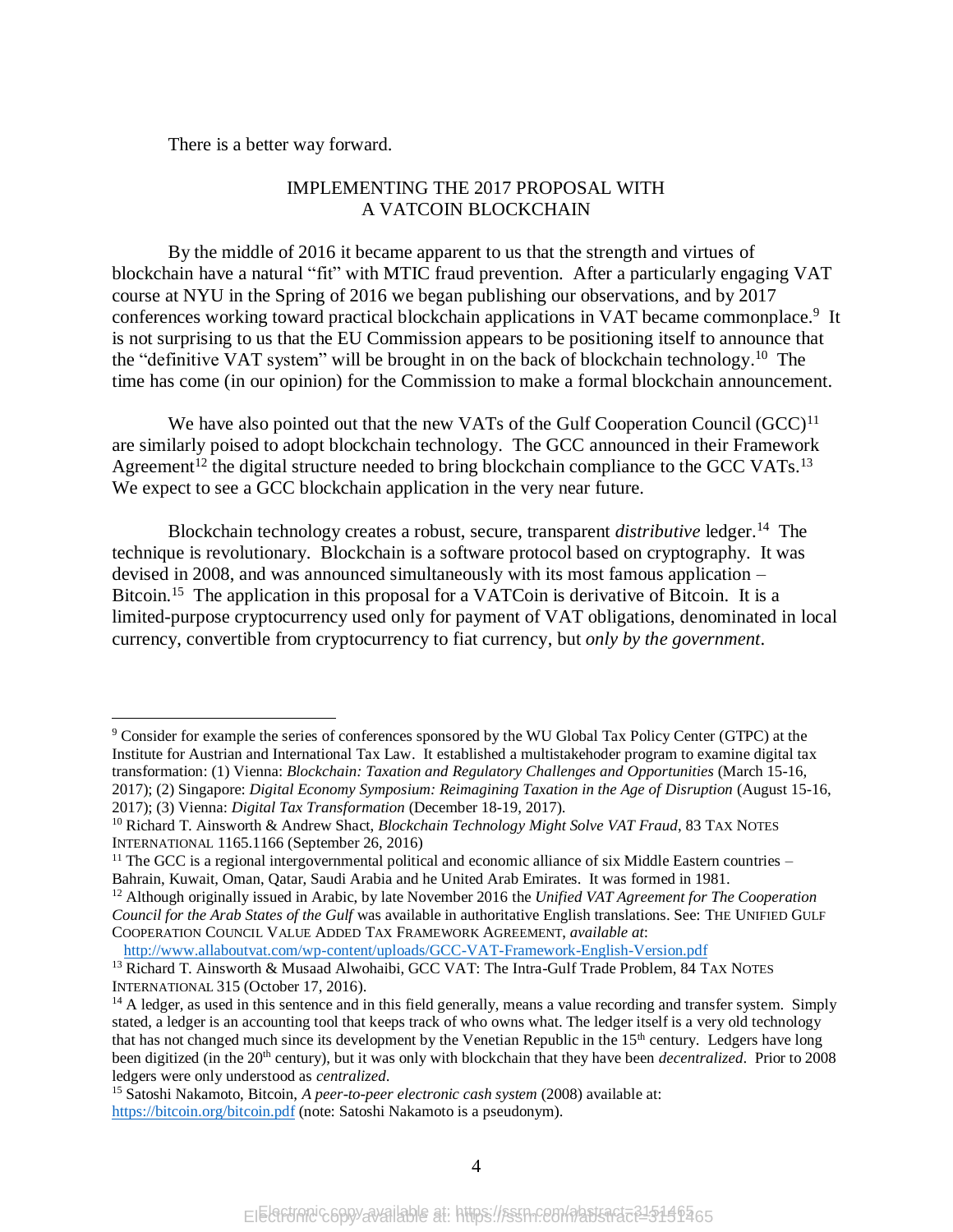Bitcoin (the application) is often confused with blockchain (the technology). Bitcoin is only one application of blockchain technology, VATCoin is another. Ledger entries in the VATCoin application will be the VATCoins generated by the VATCoin protocol.

VATCoins are acquired by purchase from the national Treasury, and are denominated in local currency units. VATCoins are convertible into fiat currency (and *vice versa*) only by the same national Treasury. The Treasury that makes the coins, converts the coins. Thus, each Hungarian VATCoin (VATCoin-HUF) represents one Hungarian Forint. It is issued by the Hungarian Treasury in a 1 for 1 exchange for Hungarian currency, and is only transferrable in a VAT-payment transaction. The transaction is recorded on the blockchain.

If an invoice from a foreign seller (a French seller for example) is denominated in euro to a Hungarian buyer (rather than Forint) and if the Hungarian VAT regulations would accept payment of VAT in euro, then the Hungarian Treasury could issue VATCoin in euro (VATCoin- $HUE$ ) to the buyer. As will be demonstrated below, VATCoin is a "marker" more than a currency unit. It marks the payment of Hungarian VAT (in our example) by the Hungarian buyer to the Hungarian Treasury, which is marked as collected by the French seller, and returned to the Hungarian Treasury by the operation of the OSS. All exchanges (in VATCoin or currency units) are permanently recorded on a blockchain.

Blockchain allows detailed, real-time tracing of transactions and VAT payments with AI. The blockchain is *trustless*.<sup>16</sup> It is *trustless* in the sense that it does not require third party verification. It does not need a *trusted* third party (like a bank) to help it negotiate (exchange) value. Instead of trusted intermediaries, blockchain uses powerful consensus mechanisms to verify the authenticity of transactions in the database.<sup>17</sup>

<span id="page-6-0"></span>The cryptoeconomic verification (and fraud detection) incentives of the Bitcoin "miners" can be applied to VATCoin.<sup>18</sup> Depending on the application, incentive mechanisms can change.<sup>19</sup> Robust consensus mechanisms make databases safe (highly *trustworthy*) even in the

<sup>&</sup>lt;sup>16</sup> The trust element is very important to the adoption of blockchain in tax compliance areas. It needs to be stressed that trusting the blockchain technology is different than trusting Bitcoin. Europol contends that it is not blockchain, but the "… Bitcoin [application that] is establishing itself as the single common currency for cybercriminals within the EU." Europol, 2015 INTERNET ORGANIZE CRIME THREAT ASSESSMENT, *Key Findings* available at: [https://www.europol.europa.eu/iocta/2015/key-findings.html.](https://www.europol.europa.eu/iocta/2015/key-findings.html)

<sup>17</sup> Tim Swanson, *Great Wall of Numbers Cryptoeconomics for beginners and experts alike*, citing Vlad Zamfir of the Ethereum project at the Cryptocurrency Research Group conference (brainstorming session) on Cryptoeconomics as posted January 30, 2015 at: [http://www.ofnumbers.com/2015/01/30/cryptoeconomics-for-beginners-and-experts](http://www.ofnumbers.com/2015/01/30/cryptoeconomics-for-beginners-and-experts-alike/)[alike/.](http://www.ofnumbers.com/2015/01/30/cryptoeconomics-for-beginners-and-experts-alike/) Cryptoeconomics is:

A formal discipline that studies protocols that govern the production, distribution and consumption of goods and services in a decentralized digital economy. Cryptoeconomics is a practical science that focuses on the design and characterization of these protocols.

<sup>&</sup>lt;sup>18</sup> See the application of "consumer miners" in the blockchain devised to eliminate excise tax fraud in cigarettes applied in the GCC at: Richard T. Ainsworth & Musaad Alwohaibi, The First Real-time Blockchain VAT: GCC Solves MTIC Fraud, 86 TAX NOTES INTRERNATIONAL 695 (May 22, 2017) and Richard T. Ainsworth, THE TAX-BASED BLOCKCHAINS, at the *Digital Innovation and Fiscal Management Seminar (La Gestión Fiscal en la Era Digital: Avances y Desafíos para America Latina)* Inter-American Development Bank (November 9, 2017) <sup>19</sup> Cryptoeconomic incentives are most strongly associated with cryptocurrency systems. Bitcoin *mining* is such an

incentive system. This is because Bitcoin uses pseudonymous and anonymous nodes to validate transactions, whereas a basic distributive ledger that engage entities with legal identities (banks, financial institutions,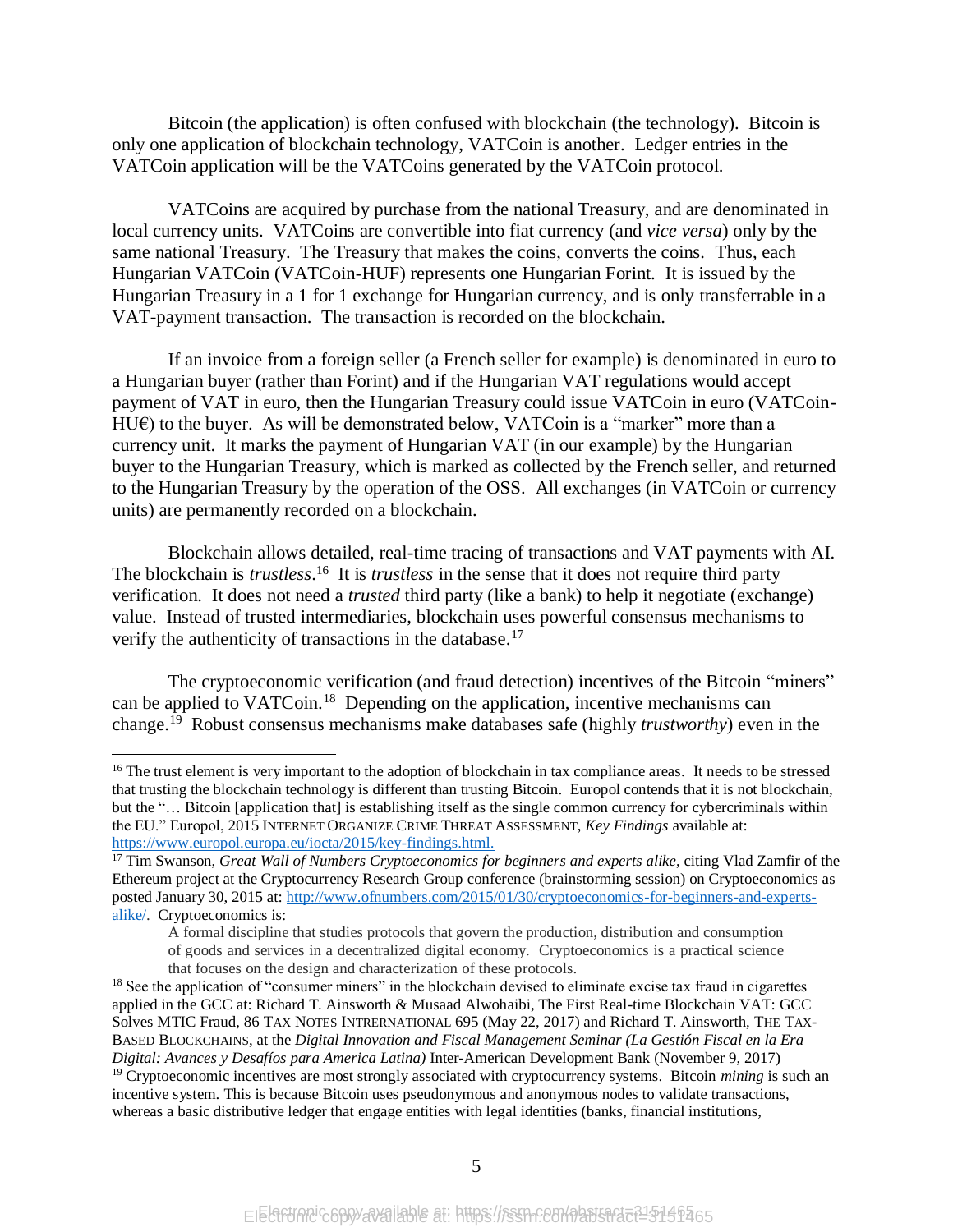presence of powerful or hostile third parties trying to manipulate the registry. For this reason, *The Economist* called blockchain, "The Trust Machine."<sup>20</sup>

A Trust Machine is precisely what the EU Commission needs to make its "definitive solution" work. It has needed it since 1996.

Only recently have decentralized, distributive ledgers been possible. Blockchain was not a solution available in 1996 when the EU Commission proposed Clearing House solutions. Advances in technology, computing capacity, and connectivity (post-2000) have made blockchain possible. Replacing very expensive *centralized ledgers* with *decentralized*  distributive ledgers captures huge cost savings and efficiencies.<sup>21</sup> Decentralized distributive ledgers ride three exponentially declining cost curves:

- 1. *Moore's Law*: the cost of processing digital information (speed), halves every 18 ORTmonths:<sup>22</sup>
- 2. *Kryder's Law*: the cost of storing digital information (memory) halves every 12 months;<sup>23</sup>
- 3. *Nielson's Law*: the cost of shipping digital information (bandwidth) halves every 24 months<sup>24</sup>

#### *VATCoin's Blockchain*

A VATCoin is a digital asset acquired in exchange for fiat currency. It is denominated in the local currency that was used to initially acquire it. VATCoin is a VAT payment system utilizing open source software.<sup>25</sup> The system is peer-to-peer. Transactions take place between users directly. There is no intermediary (bank or other trusted third party).

Transactions are verified by network nodes, and recorded in a *private* distributed ledger where the VATCoin itself is the unit of account. This is the blockchain. There is no central depository of VATCoins. There is no administrator.

government agencies) will use "permissioned" nodes to validate transactions. This proposal uses permissioned nodes. Tim Swanson, *Consensus-as-a-Service: A Brief Report on the Emergence of Permissioned, Distributed Ledger System* (April 6, 2016) *available at*[: http://www.ofnumbers.com/wp-content/uploads/2015/04/Permissioned](http://www.ofnumbers.com/wp-content/uploads/2015/04/Permissioned-distributed-ledgers.pdf)[distributed-ledgers.pdf.](http://www.ofnumbers.com/wp-content/uploads/2015/04/Permissioned-distributed-ledgers.pdf)

<sup>20</sup> THE ECONOMIST, *The Promise of Blockchain: The Trust Machine* (October 31, 2015) available at: [http://www.economist.com/news/leaders/21677198-technology-behind-bitcoin-could-transform-how-economy](http://www.economist.com/news/leaders/21677198-technology-behind-bitcoin-could-transform-how-economy-works-trust-machine)[works-trust-machine.](http://www.economist.com/news/leaders/21677198-technology-behind-bitcoin-could-transform-how-economy-works-trust-machine)

<sup>21</sup> Sinclair Davidson, Primavera De Philippi & Jason Potts, *Economics of Blockchain* (March 8, 2016) *available at*: <http://ssrn.com/abstract=2744751>

<sup>&</sup>lt;sup>22</sup> Gordon E. Moore, Cramming More Components onto Integrated Circuits, Proceedings of the IEEE, Vol. 86, No. 1, January 1998) reprinting the same title from Electronics, 114-117 (April 19, 1965) available at:

[http://www.cs.utexas.edu/~fussell/courses/cs352h/papers/moore.pdf.](http://www.cs.utexas.edu/~fussell/courses/cs352h/papers/moore.pdf) Mr. Moore is the founder of Intel and Fairchild Semiconductor.

<sup>23</sup> Mark Kryder, *Kryder's Law*, SCIENTIFIC AMERICAN (August 2005) *available (as a reprint) at*: [https://web.archive.org/web/20060329004626/http://www.sciam.com/article.cfm?chanID=sa006&colID=30&article](https://web.archive.org/web/20060329004626/http:/www.sciam.com/article.cfm?chanID=sa006&colID=30&articleID=000B0C22-0805-12D8-BDFD83414B7F0000) [ID=000B0C22-0805-12D8-BDFD83414B7F0000.](https://web.archive.org/web/20060329004626/http:/www.sciam.com/article.cfm?chanID=sa006&colID=30&articleID=000B0C22-0805-12D8-BDFD83414B7F0000) Mr Kryder was the senior Vice President of Research and the Chief Technology Officer at Seagate Corp.

<sup>&</sup>lt;sup>24</sup> Jakob Nielson, *Nielson's Law of Internet Bandwidth*, NIELSON NORMAL GROUP

[https://www.nngroup.com/articles/law-of-bandwidth/.](https://www.nngroup.com/articles/law-of-bandwidth/) Mr. Nielson was an engineer at Sun Microsystems.

<sup>&</sup>lt;sup>25</sup> Open source software is computer software where its source code is made available (with a license) in which the copyright holder provides the right to study, change, and distribute the software to anyone and for any purpose.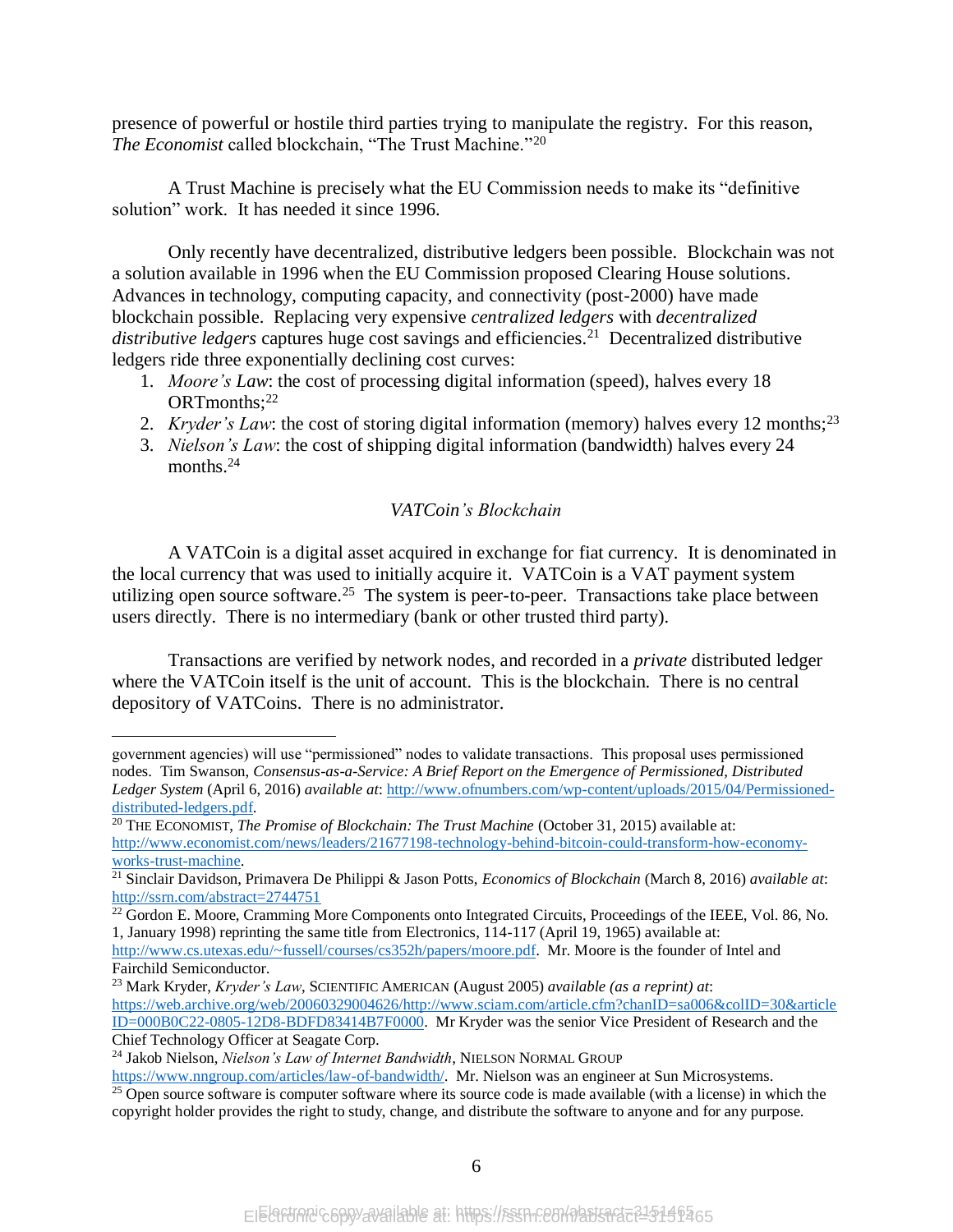One of the great novelties of Bitcoin's blockchain is that it is a *public* ledger that is maintained by a network of anonymous communicating nodes running the Bitcoin software.<sup>26</sup> The European Central Bank is considering blockchain for post trading activities in securities, but the ECB rejects *public* ledgers*,* preferring *private* ledgers in the securities field.<sup>27</sup> This allows the selection of a less costly consensus mechanism than the *proof-of-work* used by Bitcoin. Up through the end of 2016 most writers in this field agreed with the ECB – a *private* distributed ledger works best in a governmental context.<sup>28</sup> That assessment may be changing.

Proof-of-stake and proof-of-identity are two of the alternate (less expensive) consensus processes identified by the ECB. Both are well suited for *private* distributed ledgers. The ECB indicates:

A second type of validation system is proof-of-stake (PoS) consensus process. This assigns shares of validation rights to users according to their stake in the system … or the reputation of the validator in a restricted DLT (known as proof-of-identity (PoI)).

However, if a *public* distributed ledger is desired, then strong consideration needs to be given to Algorand, developed by MIT Professor Silvio Micali, one of the world's leading cryptographers. Algorand is a more efficient alternative to Bitcoin's public blockchain design that retains the "public" aspect of consensus.<sup>29</sup>

Regardless of the public or private nature of the blockchain adopted for VATCoin, transactions will be constructed in the form of "X sends Y number of VATCoins to Z." Network nodes receive this transaction and if they validate it the transaction will be added to *their copy* of the ledger. This copy is then broadcast to the other nodes. In the Bitcoin blockchain approximately six times per hour a new group of accepted transactions (a block in the blockchain) is created. This "block" is what is added to the "chain" that comprises the "blockchain." Each block contains a cryptographic hash of the previous block. The Bitcoin

<sup>26</sup> Terminology can be confusing. Different terminology (different from *public* v. *private*) is used by the European Central Bank (ECB) to draw the same distinctions about blockchain. The ECB discusses *unrestricted* (i.e., *public*) ledgers*,* and prefers *restricted* (i.e., *private*) ledgers. Other writers employ still different terminology. They distinguish between *permissioned* (i.e., *private*) and *un-permissioned* (i.e., *public*) distributive ledgers. (Tim Swanson *Great Wall of Numbers Cryptoeconomics for beginners and experts alike*, Supra note[, 17\)](#page-6-0). They do this to bring into sharp relief the use of white lists (or black list) of users, who are identified through KYB (know your bank) or KYC (know your customer) procedures. This process is common in traditional finance.

<https://www.ecb.europa.eu/pub/pdf/scpops/ecbop172.en.pdf>

<sup>27</sup> European Central Bank, *Distributed Ledger Technologies in Securities Post-trading: Revolution or Evolution?* OCCASIONAL PAPER SERIES, No. 172 (April 2016) available at:

<sup>28</sup> Marcella Atzori, *Blockchain Technology and Decentralized Governance: Is the State Still Necessary?* (December 2015) at 16-24, *available at*[: http://papers.ssrn.com/sol3/papers.cfm?abstract\\_id=2709713](http://papers.ssrn.com/sol3/papers.cfm?abstract_id=2709713) (discussing the difference between *private* (aka, *permissioned*) and *public* (aka, *un-permissioned*) distributive ledgers and opting strongly for permissioned ledgers in the government sphere).

<sup>29</sup> Silvio Micali, *Algorand: The Efficient Public Ledger* (November 18, 2016) available at: [http://www.the](http://www.the-blockchain.com/blockchain-news-research-library/)[blockchain.com/blockchain-news-research-library/](http://www.the-blockchain.com/blockchain-news-research-library/)

Algorand is a truly democratic and efficient way to implement a public ledger. Unlike prior implementations based on proof of work, it requires a negligible amount of computation, and generates a transaction history that will not fork with overwhelmingly high probability.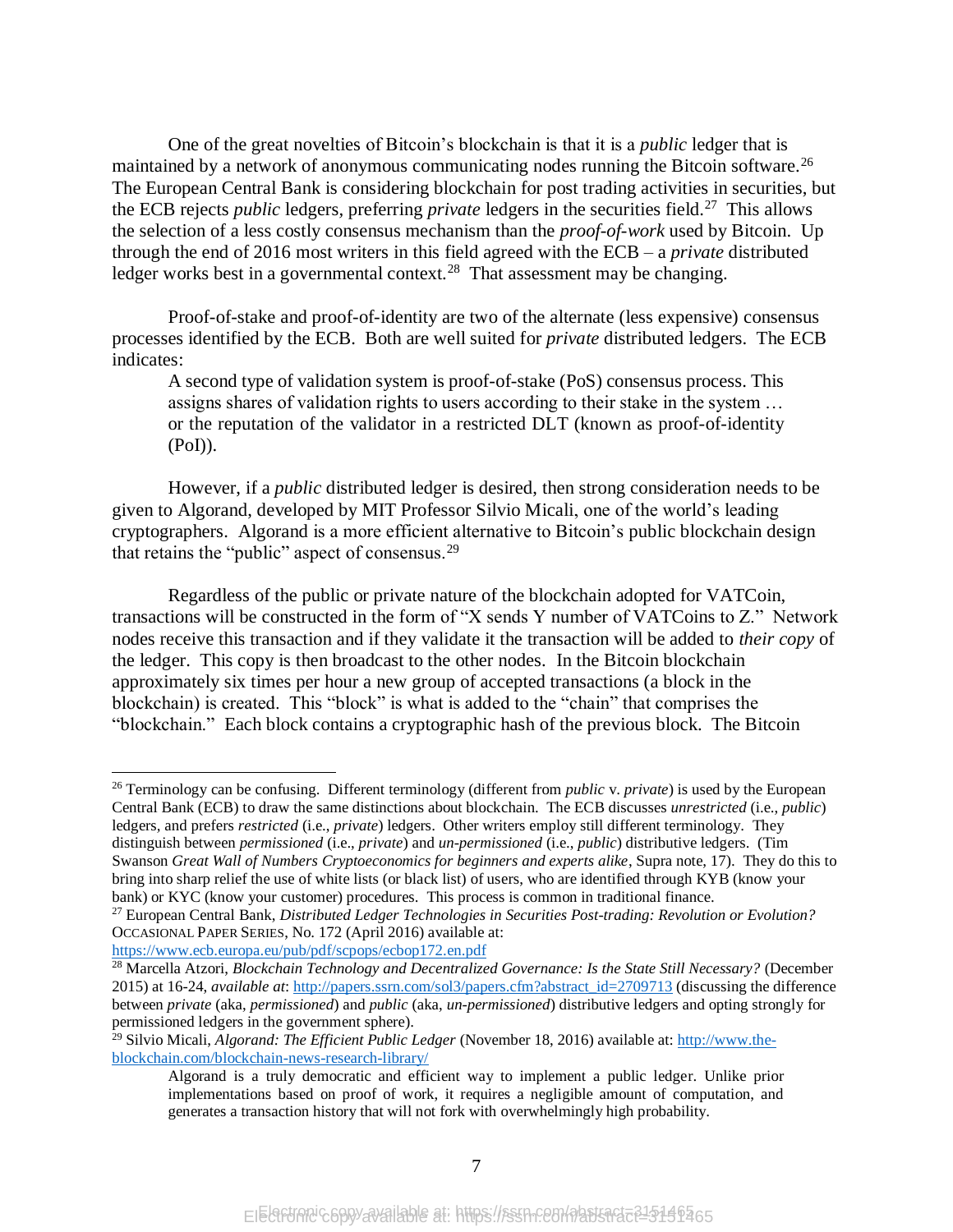blockchain uses the SHA-256 hashing algorithm to *chain* the new block to the previous block, VATCoin will use the same hashing algorithm.<sup>30</sup>

Owning and spending VATCoins requires an individual to have a specific address. A payer must digitally sign a transaction with a private key.<sup>31</sup> If the private key is lost, the VATCoin network (unlike the Bitcoin network) will have mechanisms in place to identify ownership.<sup>32</sup> The Bitcoin network does not recognize any other evidence of ownership.<sup>33</sup>

VATCoin transactions must have one or more inputs. For the transaction to be valid, every input must be an *unspent output* of a previous transaction. Every input must be digitally signed.<sup>34</sup> (In cases of multiple inputs, the VATCoin system is simply indicating that multiple coins are being used to consummate a single transaction. The same is true in reverse, for a transaction with multiple outputs. Multiple payments can be made through the same transaction.) $35$ 

#### *Specific Application*

<sup>30</sup> Andreas M. Antonopolous, MASTERING BITCOIN: UNLOCKING DIGITAL CRYPTOCURRENCIES at Chapter 8: *Mining and Consensus* 175-216 (2015) (explaining that to be acceptable by the rest of the network each new block must contain a proof-of-work. The proof-of-work requires miners to find a number (called a nonce) such that when the block is hashed along with the nonce the result is numerically smaller than the network's *difficulty target*. The proof is easy for any node to verify, but very difficult to generate. For a secure cryptographic hash miners must try many different nonce values before meeting the difficulty target.)

 $31$  Cryptographic systems use a pair of keys, one of which is public and can be shared widely, and the other of which is private and known only to the owner. Using a public key a message can be authenticated as originating with a holder of the paired private key. Additionally, encrypting a message with a public key will assure that only the holder of the paired private key can decrypt the message. Public-key cryptographic systems rely on cryptographic algorithms based on mathematical problems that currently admit no efficient solution.

<sup>&</sup>lt;sup>32</sup> A business in possession of VATCoins that forgets a private key could contact the tax authority. The tax authority could identify all VATCoin purchased by the taxpayer, follow them through the blockchain, and identify all of the VATCoins not already spent. The un-spent VATCoins could be destroyed, new VATCoins issued, and the Taxpayer provided a new private key within minutes.

If the loss of the private key is associated with the theft of VATCoins, then this too could be found by the tax authority. It would follow the VATCoins through the blockchain, and identify all of the transactions where the VATCoins were used. However, if the theft is followed quickly by the use of the stolen VATCoins in another commercial transaction it might be possible to complete the fraud before getting caught. If however, the VATCoin mechanism is adopted in conjunction with the Digital Invoice Customs Exchange (DICE) then there would be a third-party (the tax administration) engaged in validating each transaction in real-time. Thus, VATCoin, and DICE in conjunction with AI would solve the potential fraud. See Richard T. Ainsworth & Goran Todorov, *Stopping VAT Fraud with DICE – Digital Invoice Customs Exchange* 72 TAX NOTES INTERNATIONAL 636 (November 18 2013). The specific application of a VATCoin cyber-theft in a system that applied DICE with VATCoin is considered in the *Immunity to Cyberattack* heading and Figure 4 in: Richard T. Ainsworth, Musaad Alwohaibi, & Mike Cheetham, *VATCoin: Can a Crypto Tax Currency Prevent VAT Fraud?* 84 TAX NOTES INTERNATIONAL 703, 711-712 (November 14, 2016).

<sup>33</sup> CBS-DC, *Man Throws Away 7,500 Bitcoins, Now Worth \$7.5 million* (November 29, 2013) available at: <http://washington.cbslocal.com/2013/11/29/man-throws-away-7500-bitcoins-now-worth-7-5-million/>

<sup>34</sup> See the diagram at page 2 in Satoshi Nakamoto, Bitcoin, *A peer-to-peer electronic cash system* (2008) supra note [15.](#page-5-0)

<sup>&</sup>lt;sup>35</sup> As with a transaction in real currency, if the sum of the inputs (cash in your pocket) exceeds the sum of the outputs (funds used to make a purchase), the difference is returned to the payer in the form of an additional output.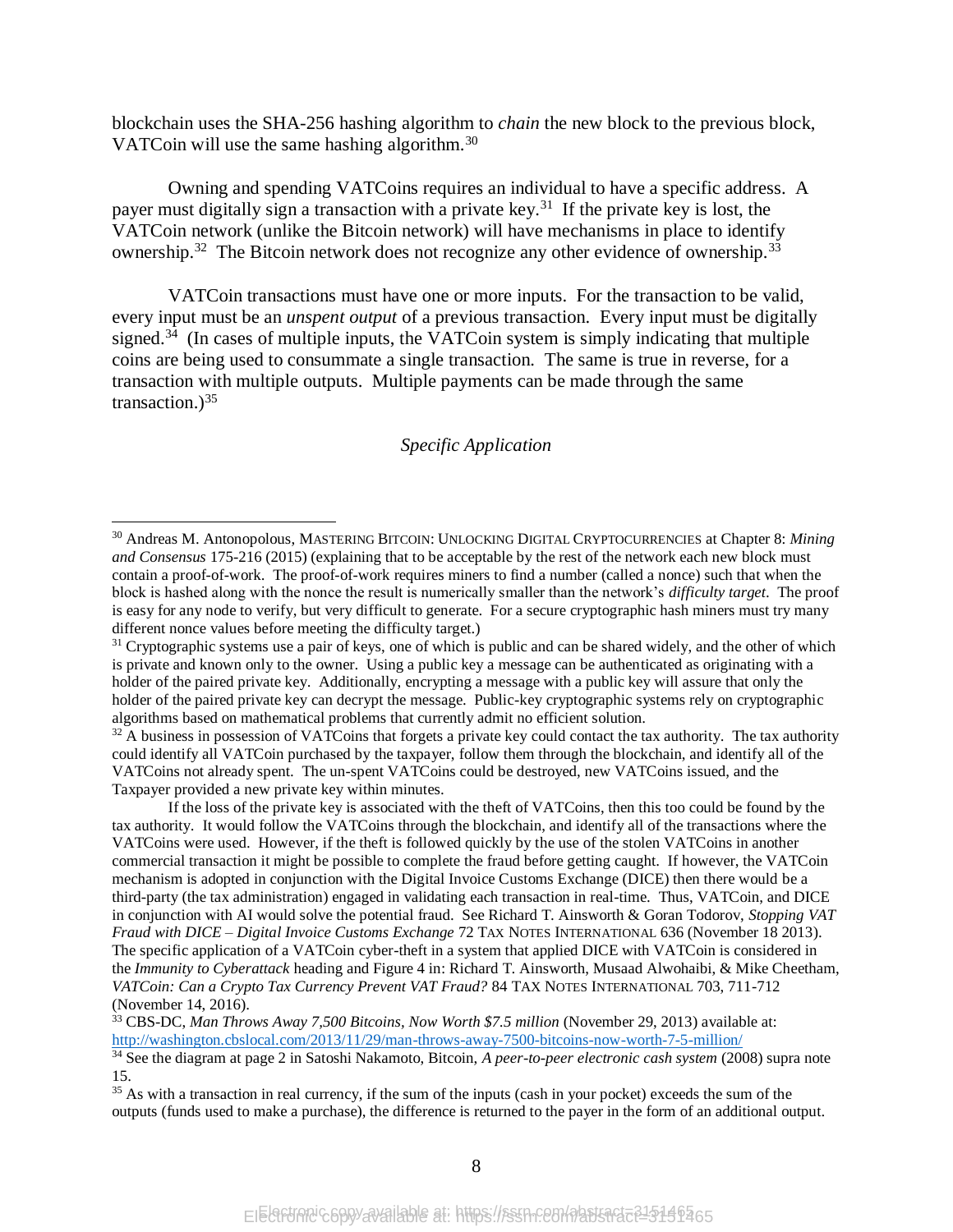The adoption of a VATCoin blockchain as a tax payment, recordkeeping, and fraud prevention mechanism is a natural "fit" with the EU Commission's efforts to achieve "farreaching reforms" in 2017. This application is narrow, and specific. It is an application designed to "fit" with the specific changes advanced by the Commission. There is a wider application considered in the larger version of this paper.

The Commission indicates that it wants a system that is "... simpler ... robust to fraud ... exploiting ... digital technology [that] ... enhanc[es] greater trust ..." This is the precise recipe for blockchain.

The purpose of this initiative is to put in place a definitive VAT system so as to pave the way for the creation of a genuine single EU VAT area for the internal market. This means a VAT system *simpler* for businesses trading across the EU while at the same time *more robust to fraud*, to the benefit of the Member States and also of compliant businesses. The efficiency of the VAT system needs to be further improved, in particular by *exploiting* the opportunities of *digital technology* and by *enhancing greater trust* between business and tax administrations and between EU Member States' tax administrations. (emphasis added)<sup>36</sup>

Figure B (below) shows the first steps in a VATCoin blockchain application. The taxpayer-buyer seeking to make a cross border purchase requests an allotment of VATCoins denominated in the local currency, sufficient to pay the VAT due on the cross-border supply. 30 VATCoins-Currency Type B are requested.<sup>37</sup> VATCoins are denominated in local currency, because the VAT in a cross-border transaction is also stated in the local currency. Thus, if the buyer (*Wholesaler*) was in the UK it would be requesting VATCoins denominated in pounds, whereas if he were in France the request would be for euro-based VATCoins, or forint-based VATCoins if the *Wholesaler* was in Hungary. The critical point is that the VATCoin requested is the VATCoin denomination which the buyer would use to satisfy a VAT obligation domestically.

Formally, this request is for Jurisdiction B to "make" or "mint" 30 VATCoins. In this case the price of the goods at 150 times the 20% VAT rate requires an allocation of 30 VATCoins. The diagram indicates that Jurisdiction B already has 500 VATCoins in circulation from other cross-border transactions entered into by other importing businesses. These transactions have not been completed/ closed yet, and as a result VATCoins are outstanding (or in circulation within various commercial chains).

<sup>36</sup> COMMISSION STAFF WORKING DOCUMENT – IMPACT ASSESSMENT, *supra*, note [3,](#page-2-0) at 11.

<sup>&</sup>lt;sup>37</sup> VATCoins are denominated in the local currency. The EU Commission's "far-reaching reforms" require the seller in Jurisdiction A to collect VAT from the buyer in Jurisdiction B at the rate applicable in Jurisdiction B. Thus, the VAT due is  $20\% \times 150 = 30$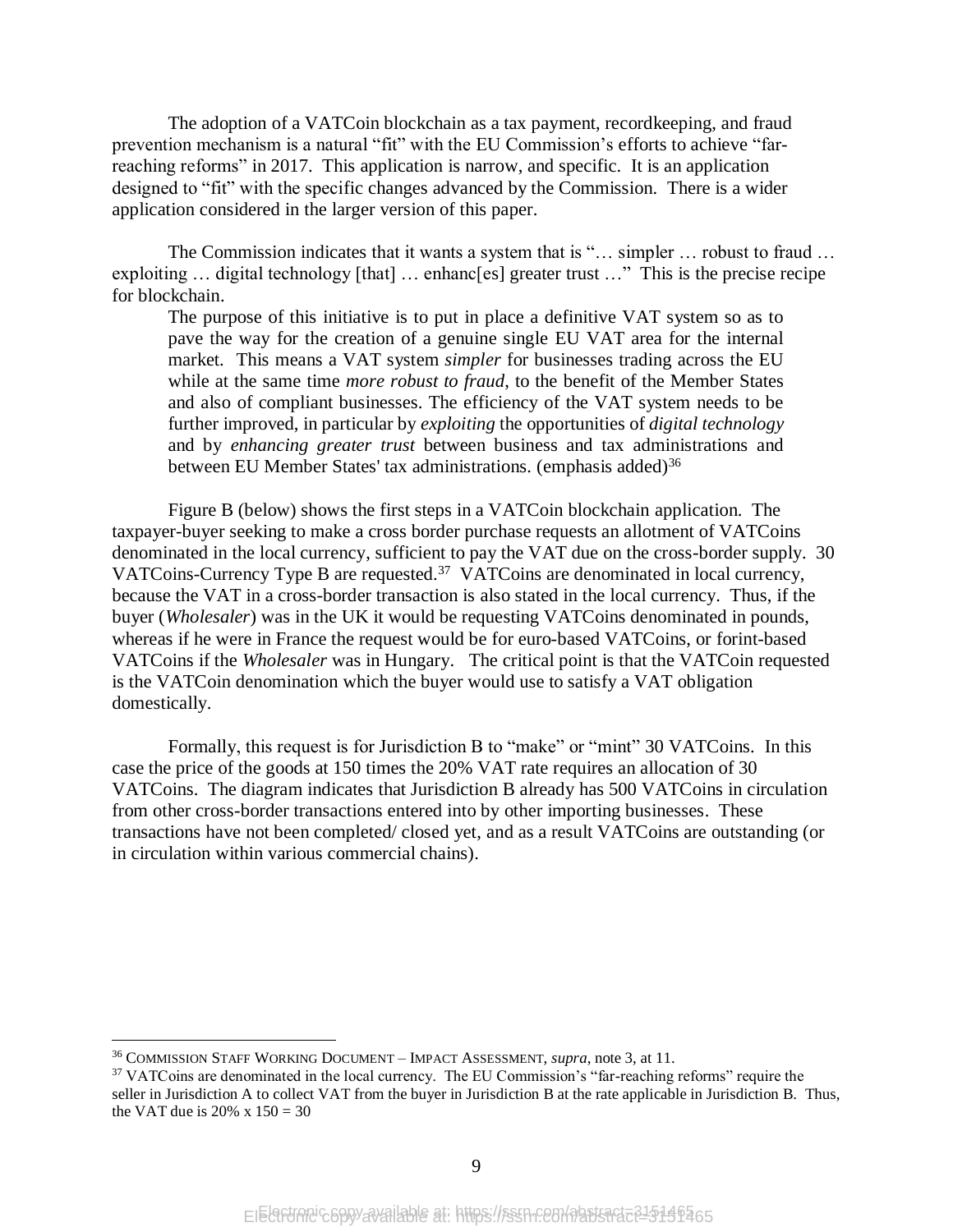

The request will be made on-line, and must be digitally signed by the Taxpayer-buyer (*Wholesaler*). The red arrows in the diagram indicate the formal elements that are needed in the request (essentially the data needed is the data presented on a pro-forma invoice):

The number of VATCoins needed (30 in this instance);

 $\overline{a}$ 

- Identifying information about the Taxpayer-buyer (name, address, VAT ID number);
- Identifying information about the Taxpayer-seller (name, address, VAT ID number); and
- The nature and quantity of goods (or services) being purchased.

This information will be important when the transaction is completed, VAT returns are filed, and input deductions are being verified.

The request, if accepted by the Tax Administration of Jurisdiction B, will become a *smart contract*<sup>38</sup> that will lodge data on the blockchain. <sup>39</sup> Smart contracts have been proposed in a

<sup>38</sup> Tim Swanson, *Consensus-as-a-Service: A Brief Report on the Emergence of Permissioned, distributed Ledger Systems* (April 6, 2015).

A smart contract is a simple rules engine; cryptographically assured business logic that has the ability to execute and move value. (5)

 $39$  This diagram is a simplification. Blocks, in fact, are written randomly on the blockchain. They are composed by those transactions that took place after the writing of the last block (for example, they are composed of the transactions the can be validated by the smart contracts of the peers involved in the consensus mechanism that has been implemented). The data itself is logically associated as per the business process instance that is implemented in the smart contract. Data is not chained physically according to the sequence (as suggested in these diagrams).

These simplifications were for ease of representation. It allows for a smoother presentation to a wider tax audience. Overall, the design is intended to follow *hyperledger*. In *hyperledger*, it is not the smart contract (the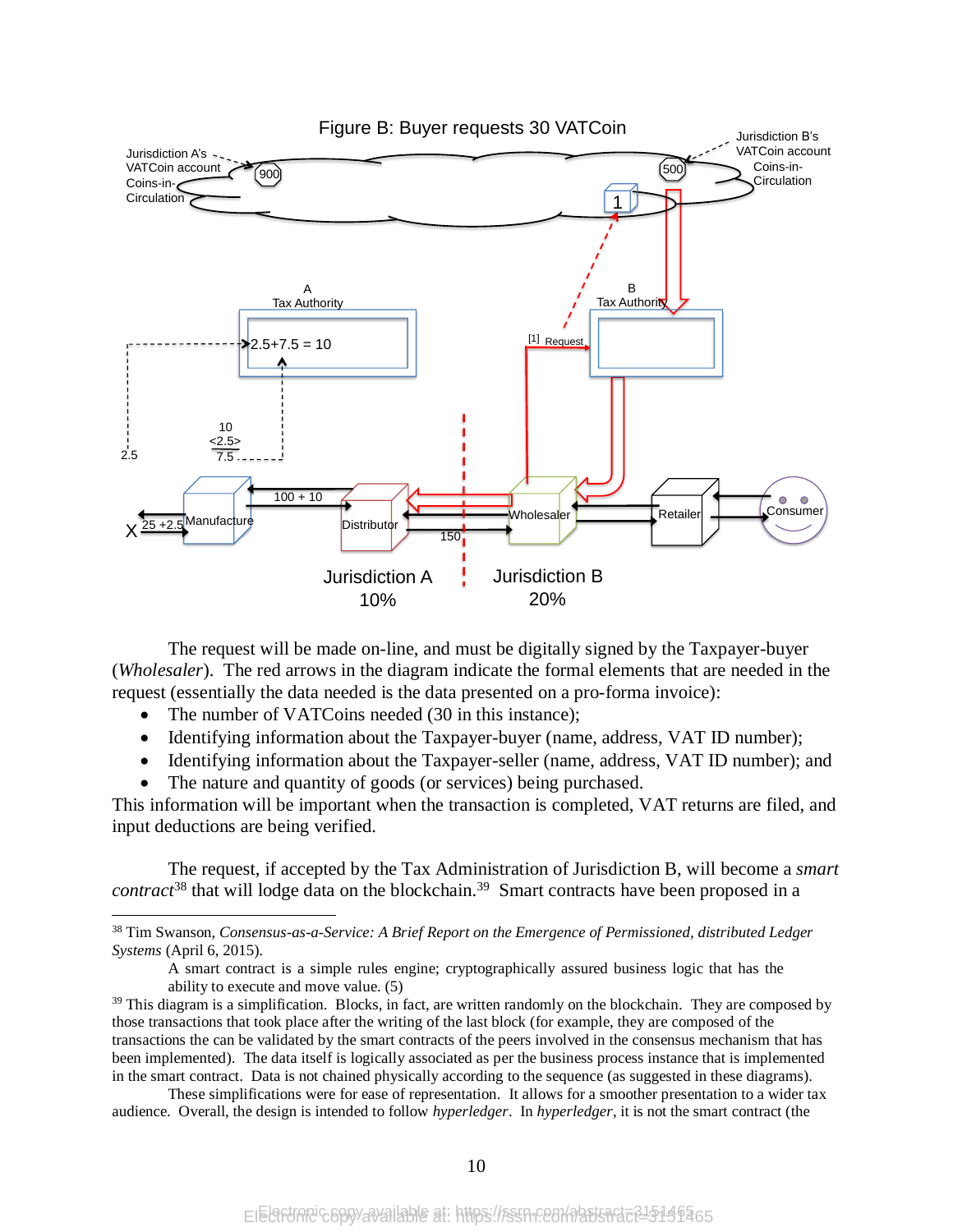number of tax compliance areas to simplify data storage, increase accuracy and overall efficiency. Those areas range from estate tax, to VAT, to payroll tax compliance. $40$ 

In this diagram, the *smart contract* that is formed as a result of the request is associating some initial data with "block 1." This particular *smart contract* will be responsible for other (more significant data points involving VATCoin exchanges) with respect to Jurisdiction B. They will be validated as they arise.

Omitted from the diagram are any blocks formed ahead of block 1. The prior blocks are associated with the 500 VATCoins-type B that are in circulation prior to this transaction. When block 1 is validated by the consensus mechanism, it will be bound to the prior blocks (thus making a chain of blocks of transactional data).

Figure C indicates that the *smart contract* has been executed. In this case 30 VATCoins are created by Jurisdiction B's Treasury, transferred to the Tax Authority [2], and then further

 $\overline{a}$ 

… EU-wide series of VAT standards and protocols [that] would enable DLT to be deployed across Europe, with unilateral alignment of all VAT accounting transactions, from invoices to bank receipts. The system could include *smart contracts* designed to outsmart the tax quasi-compliant economy, which would also help to address the various threshold differences in VAT applicability across EU member states.

With machine-learning devices reading the EU's VAT transactions in real time, erroneous transactions (including so-called carousel fraud) are far more likely to be spotted than by the current methods of auditing. Increasing traceability and transparency — including payment providers, banks and other financial institutions — would make the black-market economy more difficult to conceal. (at 70-71)

UK Government Chief Scientific Advisor, Government Office for Science, *Distributed Ledger Technology: Beyond Block Chain* (December 2015).

Blockchains are not just powering digital currencies. They are also enabling the creation of smart contracts, one of the first truly disruptive technological advancements to the practice of law since the invention of the printing press. Using a distributed database like blockchain, parties can confirm that an event or condition has in fact occurred without the need for a third party. … To date, smart contracts have mostly been created to automatically execute derivatives, futures, swaps, and options.

… The development of smart contracts is expanding rapidly. Over the past several months, a number of open source projects – such as Ethereum, Counterparty, and Mastercoin – have been developed to create programming languages that enable the creation of increasingly sophisticated smart contracts. Using these programming languages, smart contracts could be used to enable employees to be paid on an hourly or daily basis with taxes remitted to a governmental body in real time. (at 18)

*chaincode* in *hyperledger* jargon) that is written in the blockchain; it is the data that the "client"(the application) asks to write and which are validated by the smart contracts running in all peers involved in the consensus making. Basically, the *chaincode* controls data against the state of the business process execution that is stored in the blockchain as result of previous transactions and it adds the additional data once it is validated within the business process history.

<sup>40</sup> Aaron Wright & Primavera De Filippi, *Decentralized Blockchain Technology and the Rise of Lex Cryptographia,* (March 12, 2015) *available at*: [http://papers.ssrn.com/sol3/papers.cfm?abstract\\_id=2580664](http://papers.ssrn.com/sol3/papers.cfm?abstract_id=2580664)

The technology [of blockchain] could be employed to create smart contracts that automatically check the state death registries and allocate assets from a testator's estate, send applicable taxes to government agencies without the need of administering the will through probate. (at 12)

UK Government Office for Science, *Distributed Ledger Technology: Beyond block chain* (2016) available at: [https://www.gov.uk/government/uploads/system/uploads/attachment\\_data/file/492972/gs-16-1-distributed-ledger](https://www.gov.uk/government/uploads/system/uploads/attachment_data/file/492972/gs-16-1-distributed-ledger-technology.pdf)[technology.pdf.](https://www.gov.uk/government/uploads/system/uploads/attachment_data/file/492972/gs-16-1-distributed-ledger-technology.pdf) The discussion in the VAT portion of this document focuses on efficiency gains in government auditing, and recommends the development of an …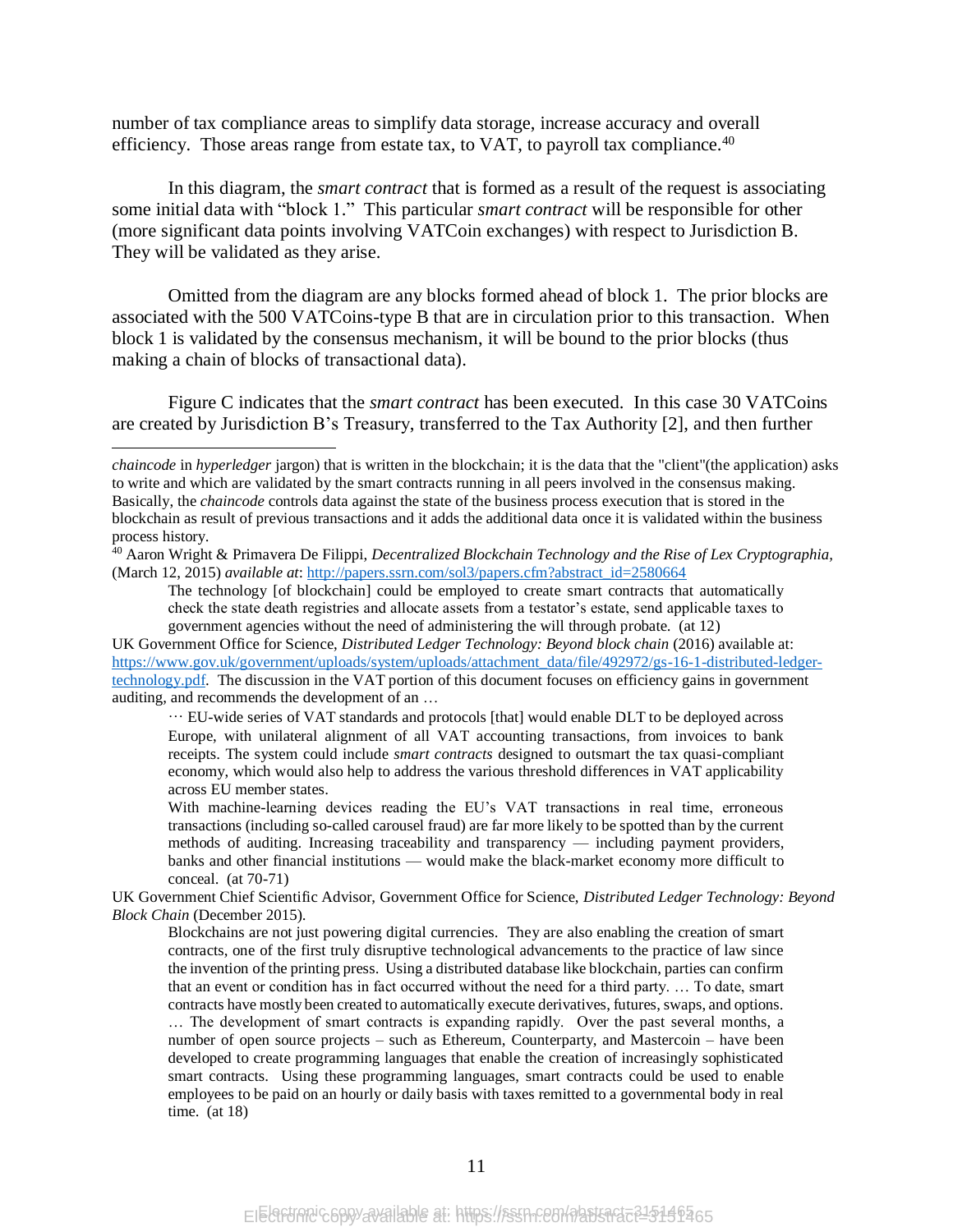transferred to the *Wholesaler* who requested them [3]. Both transfers [2] and [3], are recorded on the blockchain. We have assumed some time-lag between these steps. The diagram represents that these steps are recorded in two different blocks (numbers 2 and 3 respectively).

It should be noted, that there is no requirement that Jurisdiction B "sell" its VATCoins 1 to-1 for Jurisdiction B's currency units. There could be other arrangements. For example, a concern about cash flow for domestic businesses that are importing heavily, could be accommodated in the smart contract, which might issue VATCoins for partial payment up front, but with an automatic withdrawal from the *Wholesaler's* bank account at a fixed date, or subject to a fixed contingency later in time.



Figure C also indicates that Jurisdiction B's VATCoins in circulation have increased by 30, from 500 to 530. This amount will decrease after the One-Stop-Shop return is filed by the *Distributor*, and the 30 VATCoins are returned and then destroyed. Figure C also assumes that if the *Distributor* in Jurisdiction A is able to enter into a cross-border contract with the *Wholesaler*, then the transactions with the *Manufacturer* are complete, and Jurisdiction A has received 10 in net VAT revenue from the commercial chain up to now.

In Figure D the *Wholesaler* uses the VATCoins to complete its transaction with the *Distributor* [4]. This transfer is recorded in block 4, which is bound to blocks 1, 2, and 3 after validation by the consensus mechanism. The transfer of the VATCoins confirms the cross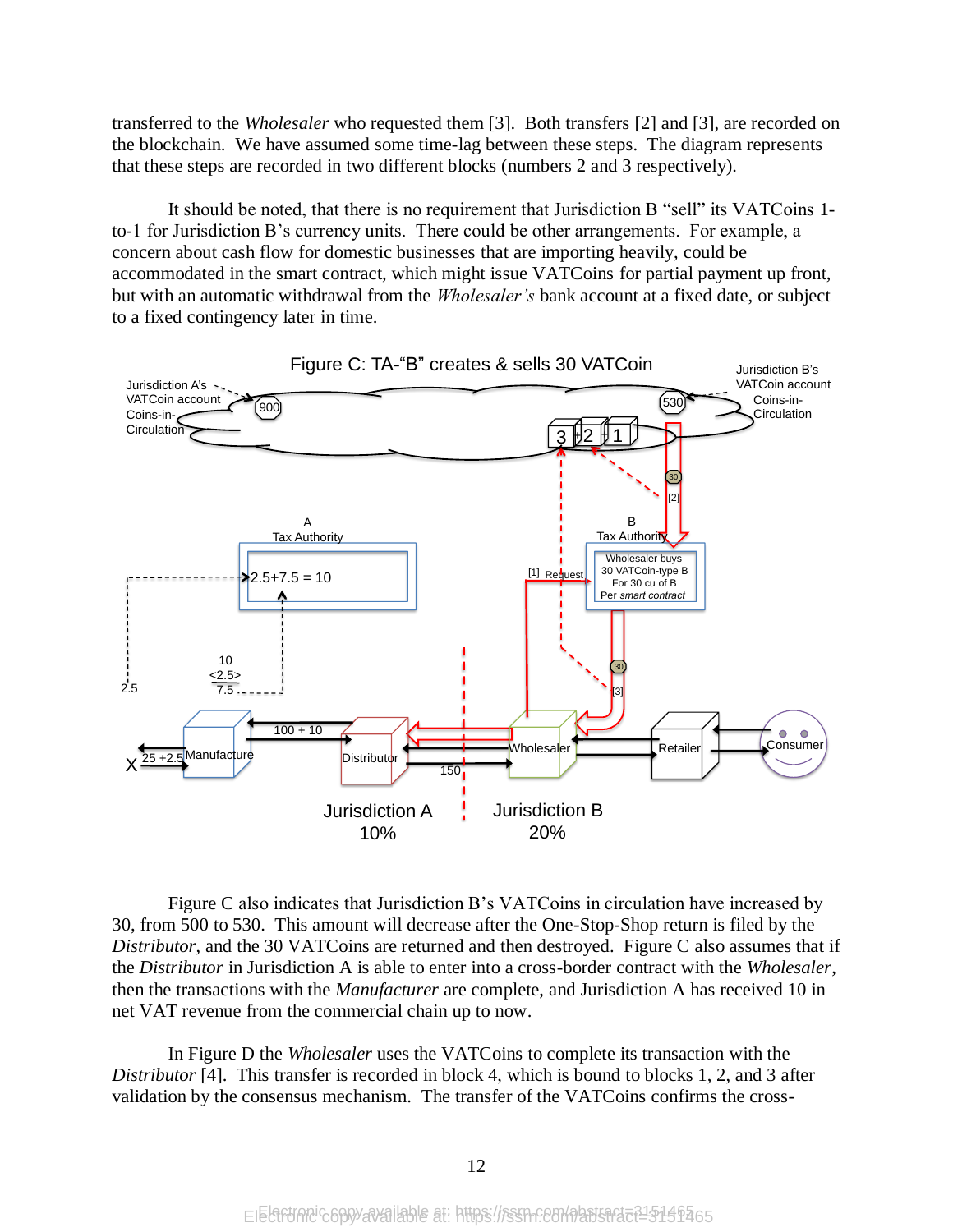border transaction, and the *Distributor* is able to claim a full refund for input VAT. This can be immediately checked by Jurisdiction A by accessing the blockchain.

Figure D also assumes that the *Wholesaler* and the *Retailer* in Jurisdiction B are able to conclude the sale to the final consumer. The aggregate VAT collected in Jurisdiction B is 10, but it should (eventually) be 40. The missing VAT of 30 resides with the *Distributor* in Jurisdiction A, awaiting the filing of the OSS return, and the formal transfer of the 30 VATCoin through the OSS mechanism.



Figure D: Wholesaler pays Distributor 150+30 VATCoin for a supply, then sells on

It needs to be observed however, that there is no real revenue delay in this system. Jurisdiction B may already have the 30 in local currency from the transaction it engaged in through the executed *smart contract*. Traces of the contract are associated with block 1, and data from its execution is in blocks 2 and 3. Jurisdiction B still has 530 VATCoins in circulation, and it can find each one of them by consulting the full blockchain.

Figure E shows the 30 VATCoin being submitted to the Tax Authority in Jurisdiction A [5]. The transfer is recorded on the blockchain in block 5, and is bound to the other blocks. Importantly, the number of VATCoins in circulation for Jurisdiction A does not change when they receive the 30 VATCoins from the *Distributor*. These VATCoin's have been called "type B," because they originated in Jurisdiction B. They cannot be mixed with "type A" VATCoins, which are issued by Jurisdiction A, to Jurisdiction A businesses, that are importing goods from other Member States. There remains 900 VATCoins "type A' in circulation. Nothing in the current transaction has changed that.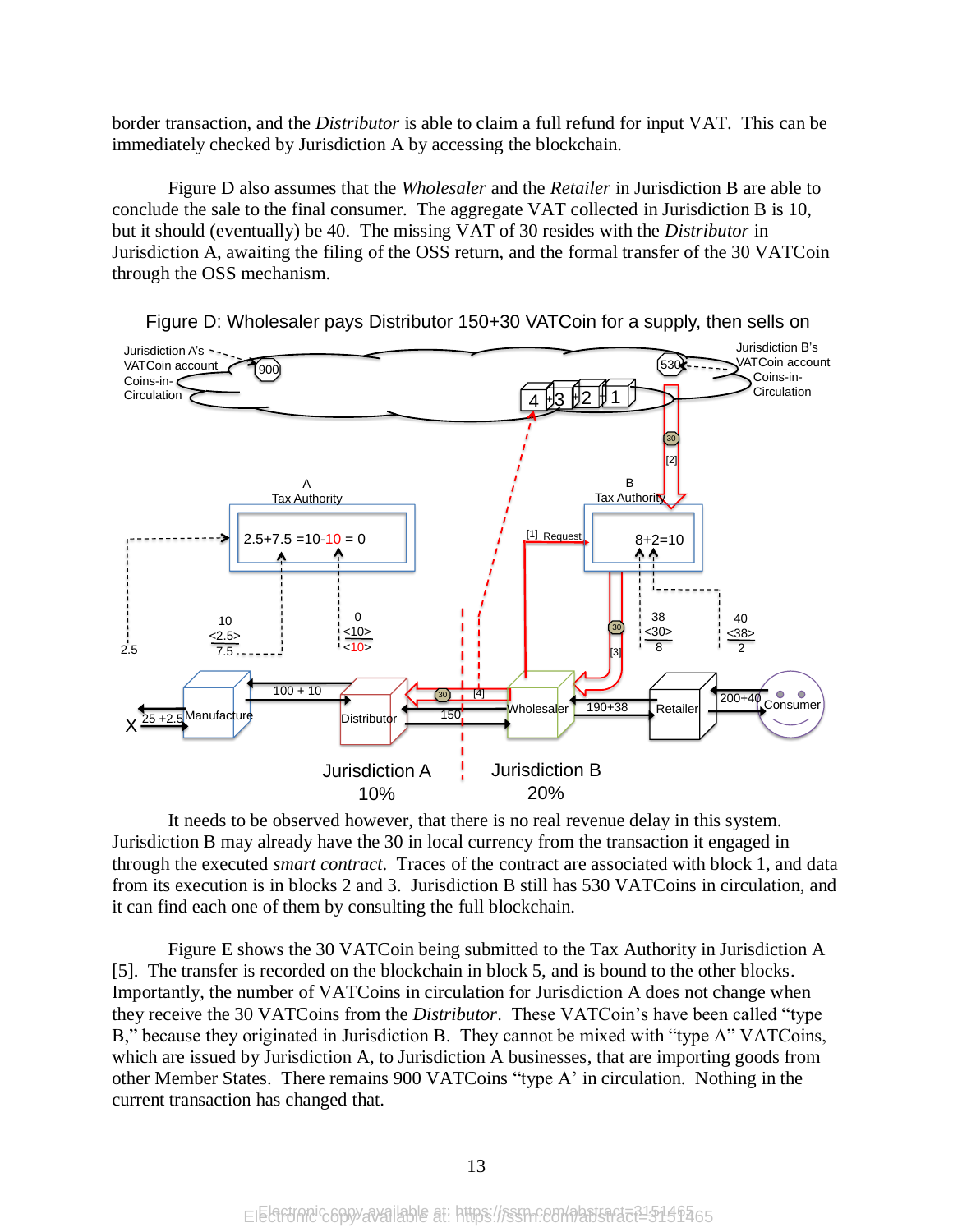

Figure E: Distributor files O-S-S return & transfers 30 VATCoin to TA-"A"

Figure F shows the final steps in this sequence. After verification and aggregation of all the transactions and all the VATCoins available to the Tax Administration of Jurisdiction  $A<sup>41</sup>$  the 30 VATCoins passed up with the OSS return will be sent to the Tax Administration of Jurisdiction B [6]. The transfer is recorded in block 6.

Importantly, this is not a transfer of currency. There are no banking fees associated with it, nor are there concerns with currency inflation or deflation during the time it takes to complete this circle. The funds (or *smart contract* based agreements to get them) have always resided with Jurisdiction B. The blockchain and the *smart contract* entered into at [2] and [3] make this clear. The transaction is completed.

Receipt of the 30 VATCoins brings the record of VAT revenue from this commercial chain back up to 40. Based on sales to final consumers at 200 under a 20% VAT all revenue is accounted for.

<sup>&</sup>lt;sup>41</sup> It needs to be stated that this set of diagrams is only a thin sliver of all the transactions, OSS returns, and VATCoins that are deposited with the Tax Authority. It is difficult to imagine that this entire process might not take a few days or longer to make sure everything is properly done. Although nothing indicates this in the Commission documents, it should be anticipated that if a VATCoin and blockchain system were to be established, then the OSS returns and VATCoin transfers would most likely be done in close to real-time. Quarterly returns are a function of a paper system. Technology should change this.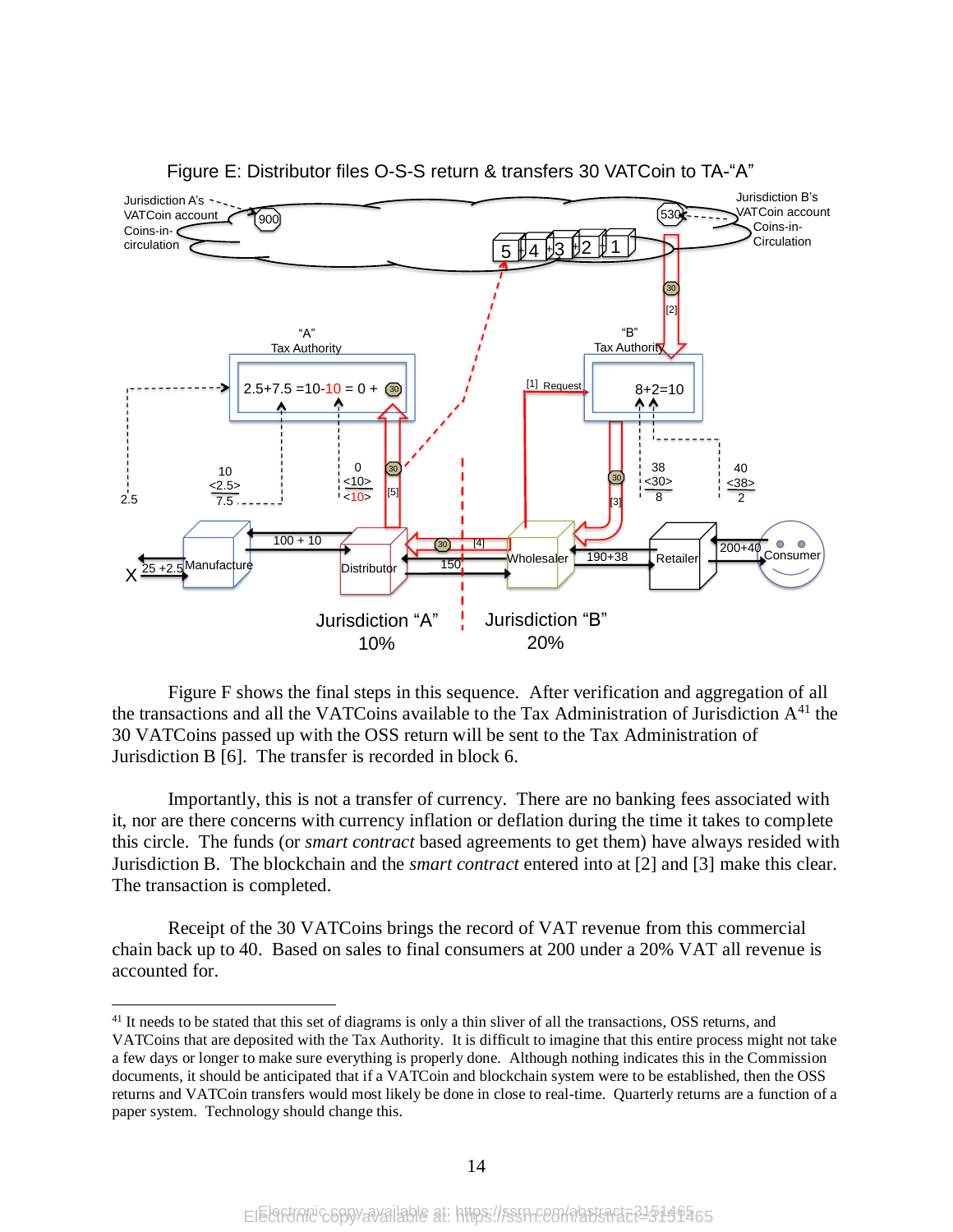

Figure F: TA-"A" remits 30 VATCoin to TA-"B" … VATCoins are destroyed

The last remaining step is for the Tax Administration of B to transfer the 30 VATCoins to its Treasury where they will be destroyed. The coins-in-circulation for VATCoin-"type B" falls from 530 to 500 upon the destruction of these VATCoins.

This step is necessary to prevent the collection of unused VATCoins in the system which might leave them vulnerable to hackers. Importantly, in this system every VATCoin has an identified commercial place where it belongs, it has a discernable history, and can be located on the blockchain at a moment's notice. Theft of a VATCoin would not provide the thief with currency, it would only provide him with a VAT payment mechanism that could be used to satisfy a VAT obligation, but the provenance of a stolen VATCoin would be immediately visible through the consensus mechanism. There are no VATCoins unassociated with an immediate transaction.

Figure G (below) presents a summary of the transactions. When the data trails are seen in aggregate, and when it is realized that hundreds, if not thousands of transactions like this will happen each minute in the EU, it becomes apparent why one thing more is needed. Each Member State will want to secure a robust artificial intelligence (AI) engine to risk-analyze the data streams, both within their own tax authority and within the Community blockchains. It would be exceedingly helpful if the Community-level risk analysis was overseen by the Commission.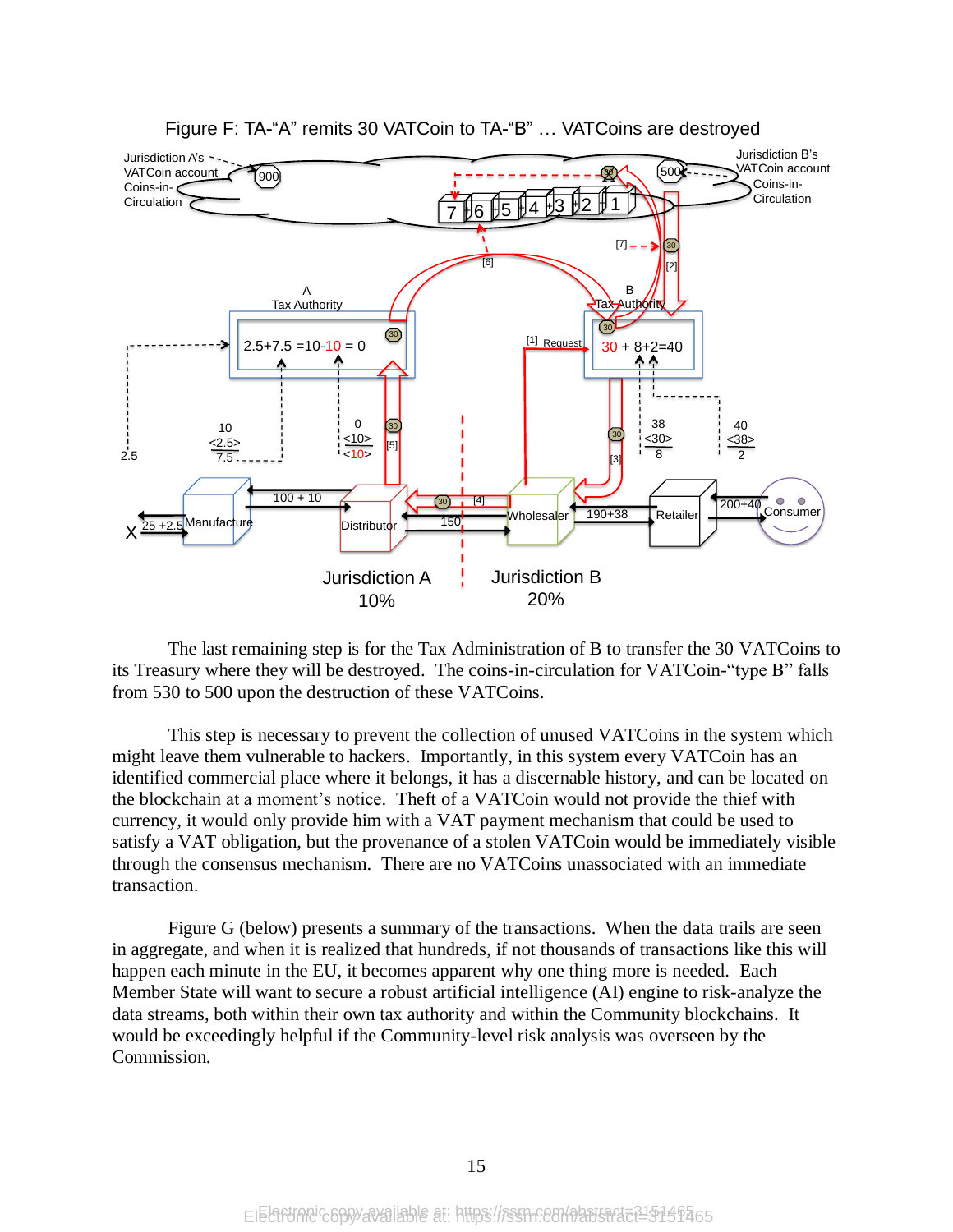



This VATCoin proposal is a technology-intensive administrative structure, narrowly designed to fit the legal constraints of the Commission's *far-reaching reform,* which is crafted to resolve MTIC fraud in goods by changing the tax treatment of B2B cross-border sales. Both VATCoin and the Commission's reform proposal are targeted at the heart of MTIC fraud – the pairing of a zero-rated sale with a reverse charged purchase across internal EU borders.

Apart from the theory of VATCoin, there is a very practical workability concern embedded in this technology structure. Can an effective blockchain be constructed given the huge amount of data processing contemplated? In other words, do we have the computing capacity to place VATCoins from all cross-border B2B goods transactions on a blockchain where the scope of the data streams spans the entire EU? And further, if we can do this in *crossborder B2B goods*, do we have the capacity to "scale-up" to all B2B transactions, and then further to all B2B and B2C transactions?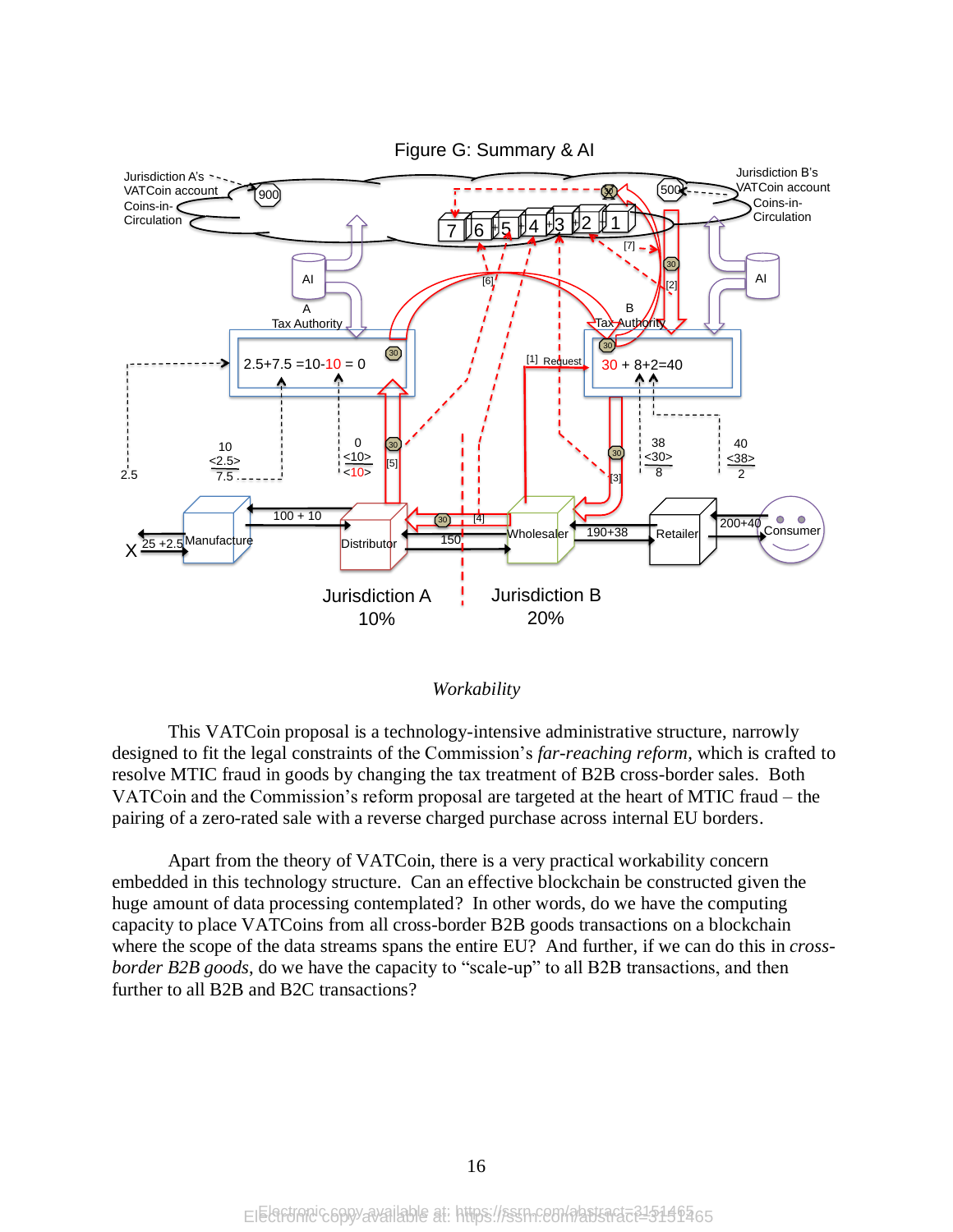The size of the problem can be estimated.<sup>42</sup> There are (roughly) 10 billion cross-border B2B transactions in the EU. The Commission's Staff Working Document which is concerned with revenue losses measured this trade in euro, not transactions. It indicated that there was  $\epsilon$ 3,068,000 export transactions (dispatches) in goods, and  $\epsilon$ 2,993,000 import transactions (arrivals) in goods throughout the EU in 2015. 43

For the technology piece of this system, the important figures are the number of transactions. Our question is: can present blockchain technology deal with 10 billion transactions per year? The Red Belly blockchain, which is still in laboratory development at the University of Sydney's School of Information Technologies, is giving every indication that it could handle this data stream easily. 44

The most recent reports out of the Australian research team indicates that the Red Belly Blockchain can process more that 660,000 transactions per second on 300 machines in a single data center. As a result, it would take Red Belly a little less than 5 hours to place a *full year* of cross-border VATCoin transactions (in goods) on a blockchain. 45

We conclude, based on these early indications that with present technology, we *may be able* to place the entire EU's cross-border transaction record in goods on a blockchain. We certainly could not do it with the blockchain utilized by Bitcoin. Even if we assume that there are seven distinct transaction records (as in Figure G above), each of which needs to be added to the blockchain, we only need 35 hours, or a day and a half to place a full year's worth of VATCoin transactions, the entire EU cross-border trade in goods, on the Reb Belly Blockchain.

Red Belly has been tested across 14 diverse geographical regions including Australia, the US, Canada, UK, Germany, Brazil, Japan, India, South Korea, and Singapore, with up to ten machines participating in each region. Vincent Gramoli, who heads up the Concurrent Systems Research Group that is developing the Red Belly Blockchain compares the processing of the system with the global VISA network which has a peak capacity of 56,000 transactions per second. Bitcoin is limited to about 7 transactions per second.<sup>46</sup>

<sup>&</sup>lt;sup>42</sup> During conversations with Theodoros Vassiliadis, DGTCU, Head of Unit, Taxation systems and IT compliance, we came to a rough estimate of 10 billion B2B transactions in the EU, based on 7.5 million traders engaged in B2B transaction in 2016. Personal e-mail communications November 8, 2017.

<sup>43</sup> These figures are extrapolated from COMMISSION STAFF WORKING DOCUMENT – IMPACT ASSESSMENT, *supra*, not[e 3,](#page-2-0) at 12. The source figures are the volumes of trade in goods taken from *Eurostat* records by the EU Commission. These figures are not counting transactions, but are aggregating commercial values. There are  $\epsilon$ 3.068 billion in goods exports (dispatches) and €2.996 billion in imports (arrivals) in the base year of 2015. The figures above derive a rough estimate of the number of transactions by assuming that all transactions were for  $\epsilon$ 100. <sup>44</sup> Jennifer Peterson-Ward, *University of Sydney's Super-fast Blockchain Gets Even Faster*, PRESS RELEASE UNIVERSITY OF SYDNEY (October 25, 2017). Neither this Press Release, nor other articles on the Red Belly Blockchain explain its capacity or operations with respect to complex *smart contracts* or its effectiveness with particular consensus mechanisms. While the reports are promising, more data is necessary to evaluate the Red Belly Blockchain. Press Release available at: [https://sydney.edu.au/news-opinion/news/2017/10/25/university-of](https://sydney.edu.au/news-opinion/news/2017/10/25/university-of-sydneys-super-fast-blockchain-gets-even-faster.html)[sydneys-super-fast-blockchain-gets-even-faster.html](https://sydney.edu.au/news-opinion/news/2017/10/25/university-of-sydneys-super-fast-blockchain-gets-even-faster.html)

 $45\overline{10,000,000,000/660,000} = 15,152$  seconds, or 253 minutes, or 4 hours and 22 minutes.

<sup>46</sup> Asha McLean, *University of Sydney touts Red Belly Blockchain as Outperforming VISA*, ZDNet (October 25, 2017) *available at*[: http://www.zdnet.com/article/university-of-sydney-touts-red-belly-blockchain-as-outperforming](http://www.zdnet.com/article/university-of-sydney-touts-red-belly-blockchain-as-outperforming-visa/)[visa/](http://www.zdnet.com/article/university-of-sydney-touts-red-belly-blockchain-as-outperforming-visa/)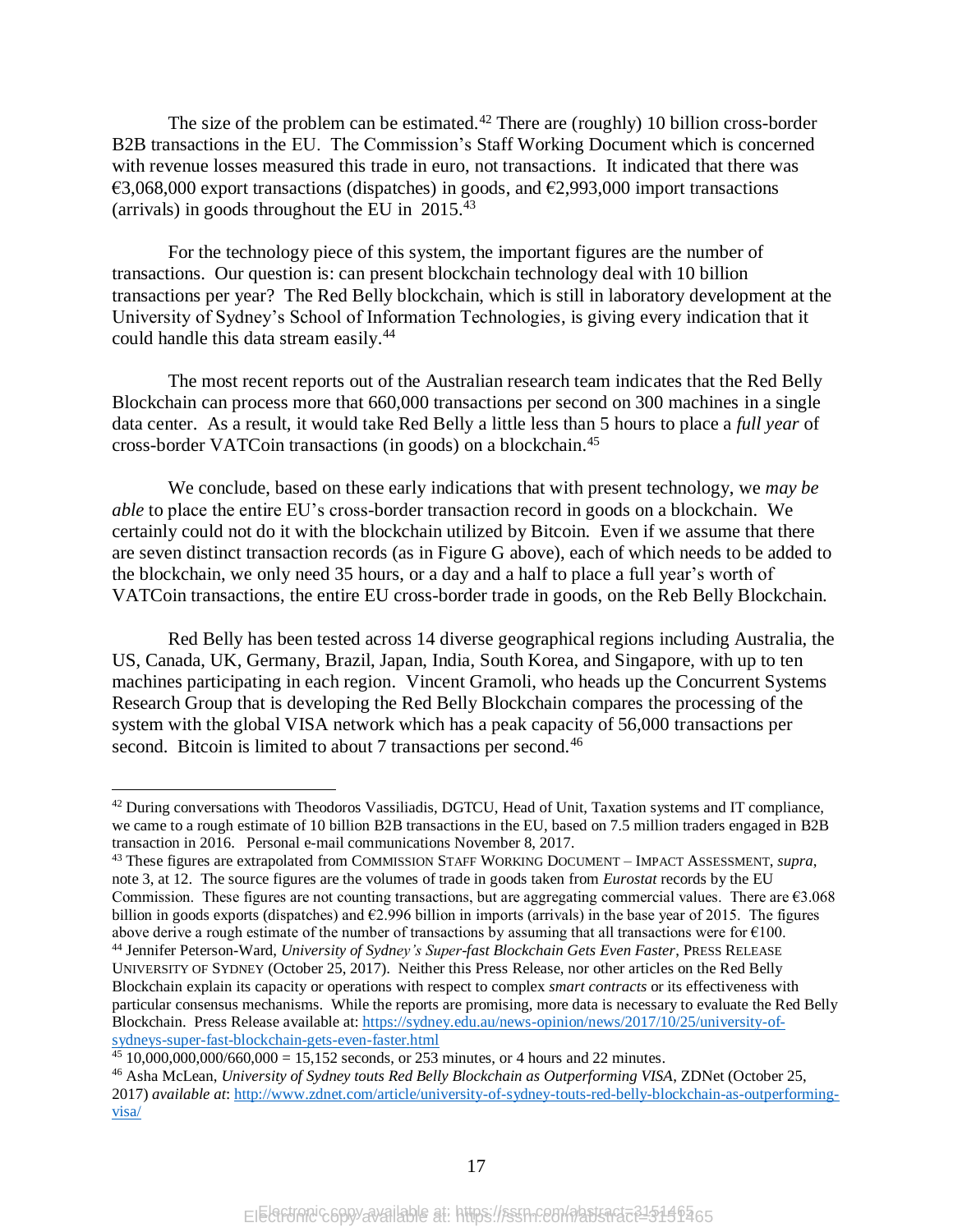#### **CONCLUSION**

The EU Commission has proposed "far-reaching reforms" to solve *some* of the fraud in the EU VAT. It hopes to capture  $\epsilon$ 50 billion lost annually to MTIC fraud in goods. It hopes to do this without addressing tradable services, a MTIC mutation which by all accounts is running strong.

Fortunately, the Commission is open to technological solutions, and realizes that *trust* is the heart of the matter. Over the years, a large number of very good proposals dealing with MTIC have been rejected because one or more Member States do not *trust* the solution.

However, *trust* leads directly to blockchain. This advance in technology is not called the "Trust Machine" for nothing. Well-designed code is inherently trustworthy. In the age of cyberspace – code (computer code) is the new regulator. Code regulates better than laws written in the legal texts.

We have presented a workable solution to some problems in the Commission's "farreaching reforms." It is a technology-intensive solution to long-troubling tax law problem. It is a solution that is similar to the VATCoin solution we presented to the GCC as they prepared to adopt a VAT. It follows some of the GCC insights in terms of harnessing the blockchain to share cross-border trade information. It relies in part on technology observations in the GCC Framework Agreement, but it goes further than any of the GCC sources by specifying the mechanisms through which VATCoins will work within the blockchain.

This paper is not critical of the "missing pieces" in the EU Commission's "far-reaching reforms" (largely the failure to deal with tradable services). It is fairly easy to see how services can be added-on to the VATCoin approach we have taken, but the Commission is not anxious to do this (yet). Fraudsters, particularly when they have adopted VAT fraud as their means to raise funds for terrorist organizations, are not deterred by half-measures. The Commission is very aware of the people who are on the other side of this tax fraud fight. It should be anxious to close the circle.

We believe that blockchain will align the government's interest in improving revenue yields, simplifying compliance for businesses, and opening the VAT to verified observation. We know more than enough about how blockchain works from all the efforts expended in this field since Satoshi Nakamoto's Bitcoins first appeared in 2008. We also understand how *smart contracts* (enforceable digital agreements) can be associated with the blockchain after Vitalik Buterin showed us how to do it with Ethereum in 2013. We can also craft a fully *public* distributed ledger if we adopt Silvio Micali's Algorand as a consensus mechanism. And if the Red Belly Blockchain lives up to its early reports, we can bind 660,000 transactions per second into a blockchain, and out-perform VISA by a factor of 10.